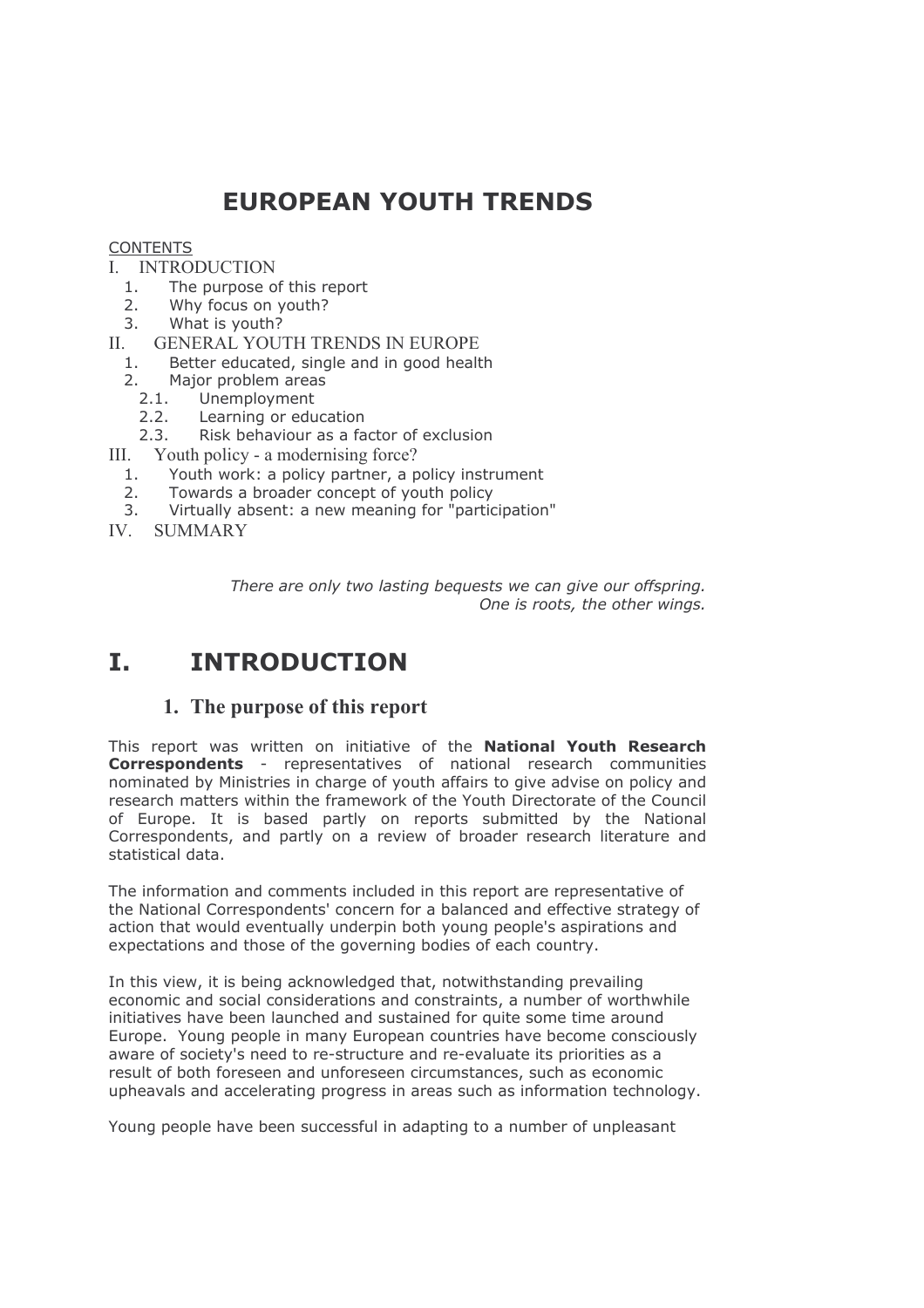circumstances. However, this fact does not distract our concern about overt actions that lead to the exclusion of a large number of young people from equal opportunities, from equity in educational provision and from obstacles to decent and fair employment. This is further confounded by elimination strategies that put youth in risk situations, such as those that foster prolonged and enforced dependency and that obstruct the development of relevant competencies and skills. It is unfortunate to note that young people's aspirations and expectations are often defined and managed by adults who have become experts in proposing strategies through which they can exclude young people from decision-making processes and social and educational benefits while, at the same time, appearing to offer participation and acquisition at all levels on a silver plate.

This report endeavours to outline common trends in the socio-economic situation of young people in Europe, trying at the same time to account to the greatest possible extent for national and regional diversities. We have chosen to limit our analysis to areas where the transformation of social institutions gives rise to the most visible conflicts and risks, and draw attention to the necessity for urgent reformulation of policy objectives and strategies in order to meet the challenges of our age.

The understanding of current youth trends requires a comprehensive examination of the socio-economic and cultural transformation of European societies that is beyond the scope of this report. We are aware that a more systematic examination of current youth trends should take into consideration the expected outcomes of reforms and programmes under way in each country. Large issues such as the evolution of values, family and youth cultures, gender relations and differences, the divergence between urban and rural environments, the interaction between young people and the media, leisure, and many others, have been deliberately left out of this report.

Our objective is to demonstrate, on the basis of a few key indicators, that the socio-economic situation of young people today, and especially that of certain categories, raises concern (some observers speak of a crisis situation or a generation time bomb) that is not always reflected in policy priorities. We have used quantitative data and expert opinions selectively, in an illustrative manner, and are conscious that the general picture might be de-centred, although not distorted, by the absence of information for some countries.

Under the effects of economic globalisation, all European societies have entered a process of renegotiating the scope and direction of policy intervention in the course of social development. Universal welfare mechanisms of the post-war period, responding to individual and collective needs, and conceived as a political instrument for applying the principles of solidarity and social justice, are now in competition with a concept of public spending increasingly defined as a means of enhancing economic prosperity and assessed in terms of cost-effectiveness. Many social policy theorists arque that the role of the state at the end of our century should be one of securing *both* the nation's economic competitiveness, and social justice. The development of human capital on an all-inclusive basis, beyond the elitist model maintained by present educational and training systems, is said to be a way of encouraging both the rise of competitive high-skill, high-technology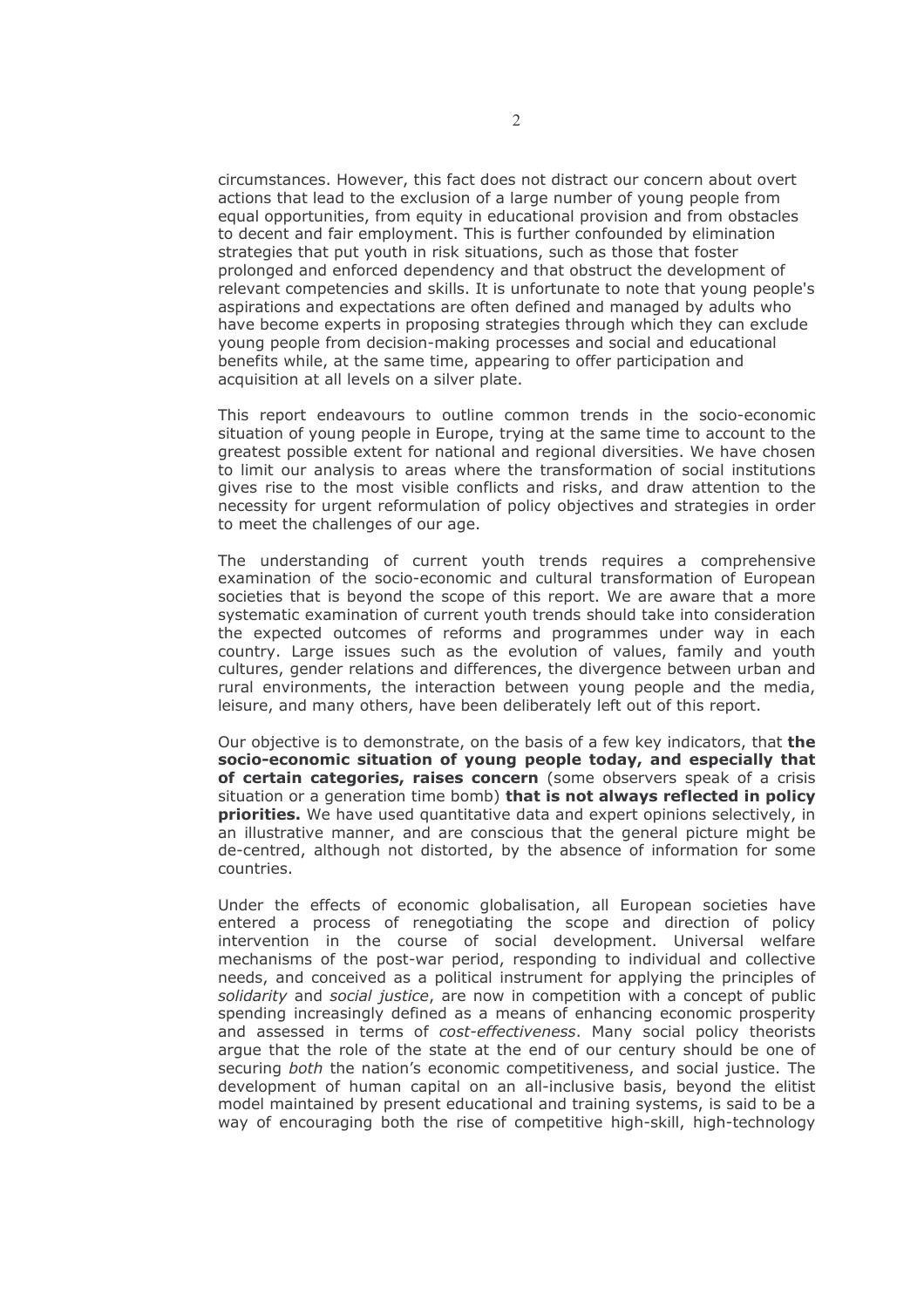economy, and a society with a high level of social and cultural cohesion. Moreover, social cohesion, apart from its intrinsic value is argued to be, for today's economies, a central element of the economic infrastructure, together with telecommunications, public administration, legal and financial frameworks, etc.

# 2. Why focus on youth?

Policies aiming at the development of human capital as a means of fulfilling the above economic and social objectives should be based on coherent strategies for initial training, life-long learning and social integration of vulnerable or disaffected groups and individuals. The information society shifts the emphasis from social and economic structures to processes, from status to function, from role to initiative. Sociologists argue that the process of socialisation is replaced in the information society by a process of individuation, while politically designed project for social progress is replaced by individual's life project. Social cohesion becomes therefore crucially dependent not on a shared belief in an ideal model of society but on the ability to help everybody acquire those cognitive, emotional and psychological resources he/she needs to become a successful economic actor and realise his/her personal project.

**Life-long learning** is the key term for the information society. It designates a permanent process of personal development, as well as an institutional framework supporting this development. But life-long learning is also a complex of cognitive faculties (capacity to acquire, critically assess and generate knowledge) and attitudes (to learning as a value in itself, not as an instrumental value) that can be most successfully developed during the initial stages of education and training.

Welfare is the other key term which, in the context of youth policies, should be considered not simply a means to improve well being, but as an essential condition for individual development. This report will demonstrate that early exposure to welfare deficit is the main risk factor of exclusion whose effects can hardly be repaired at later stages in life.

It is all the more justified, therefore, to attempt and develop policies targeted at youth as a specific group, and based on well-defined objectives. These policies should focus primarily on education and welfare as instrumental to the acquisition of personal capacities necessary for the empowering of the individuals in the realisation of their personal projects.

All European countries recognise that in our times investment in the development of human capital is crucial for nations' economic success. While the states lose their power to regulate economic processes by monetary and legal measures, the domain of human capital is still within the competence of national authorities. Investment in education (in the largest sense of the term) and youth welfare beyond current levels is the single most effective measure for the prevention of risk and for halting the cycle of reproduction of social exclusion. It would be therefore inadmissible if policy makers, preoccupied with the short-term policy benefits, overlook the opportunity to lay the foundations of sound and comprehensive policies designed to give all young people opportunities for a positive start in life.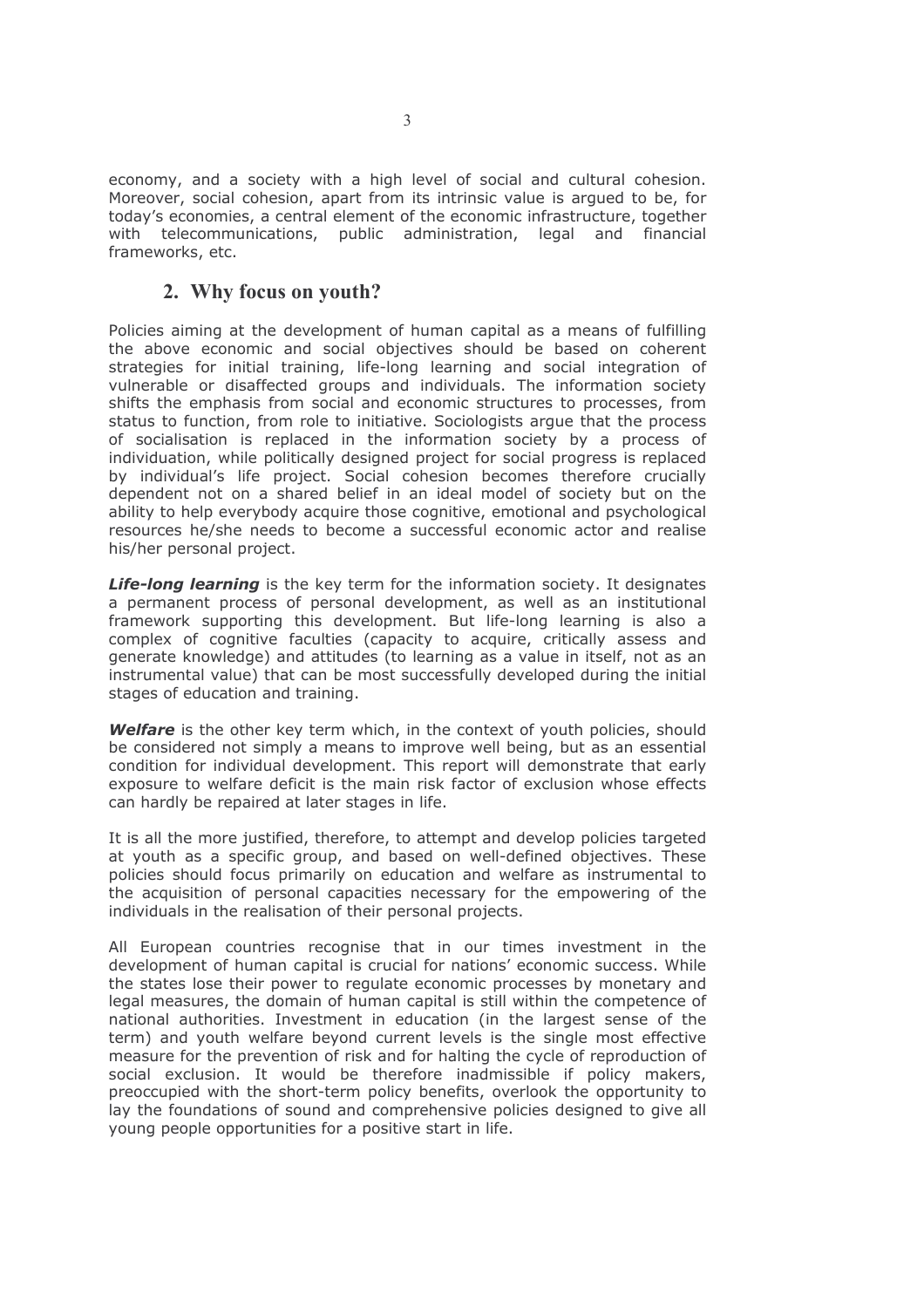### 3. What is youth?

For most practical purposes, youth is identified as an age group - in the general case in Europe comprising the population between 15 and 25 (sometimes 30) years of age. Societies "construct" youth as a specific group, and define the status of young people through explicit (legal) and implicit (cultural) norms. Formal transition of adulthood, i.e. the acquisition of full citizenship rights, is normally accomplished within these limits. From a sociological point of view, however, transitions to adulthood are shaped not only by norms, but also by social conditions and practices in the fields of economy, education and training, justice, welfare...

Conceptually, youth has been defined in the sociological literature as a stage of socialisation and transition to adulthood. At present, however, youth is being re-evaluated as a central and strategic phase inside the **life course.** This conceptual shift required by the growing individualisation of the process of growing up, i.e. what sociologists call "diversification" of pathways into adulthood. Individuals determine their adult positions through a process of "negotiation" instead of simply following paths pre-defined by their social origin. This does not mean, however, that origin no longer matters: the individual's capacity to negotiate successfully his/her transition is still strongly dependent on the cultural capital and the support provided by one's family, as well as by opportunities and constrains related to gender and region.

Youth becomes, in this sense, a decisive life-phase where the main choices and decisions determining the rest of the life course, are made, and the main social competence and qualifications acquired.

But modern youth is also characterised by individualisation and autonomy, by specific peer-fashioned youth cultures and lifestyles that exercise an often stronger influence of young people's attitudes, choices and behaviour than family and other institutional contexts.

The changing nature of modern youth has far-reaching implications for youth policies. Youth policies today can only be effective if they provide sustained support to individual development rather than seek to mould personalities; facilitate and inform individual choices rather than bluntly discipline; awake for (life-long) learning rather than impose standard knowledge in standard ways and then register educational and labour market failure...

The provision of universal services and support frameworks, based on the assumption that formal equality of rights and opportunities is a sufficient quarantee for social justice, needs to be reconsidered in the light of modern knowledge of youth transitions. Social divisions are accentuated, and not levelled-out by the effects of globalisation. The demise of social support frameworks such as family and community calls for policies that reinforce individual's capacity to acquire resources (and particularly knowledge resources, self-reliance and social competence) needed for a successful establishment into adulthood. Such policies should take into account the specificity of both individual situations and local contexts and should therefore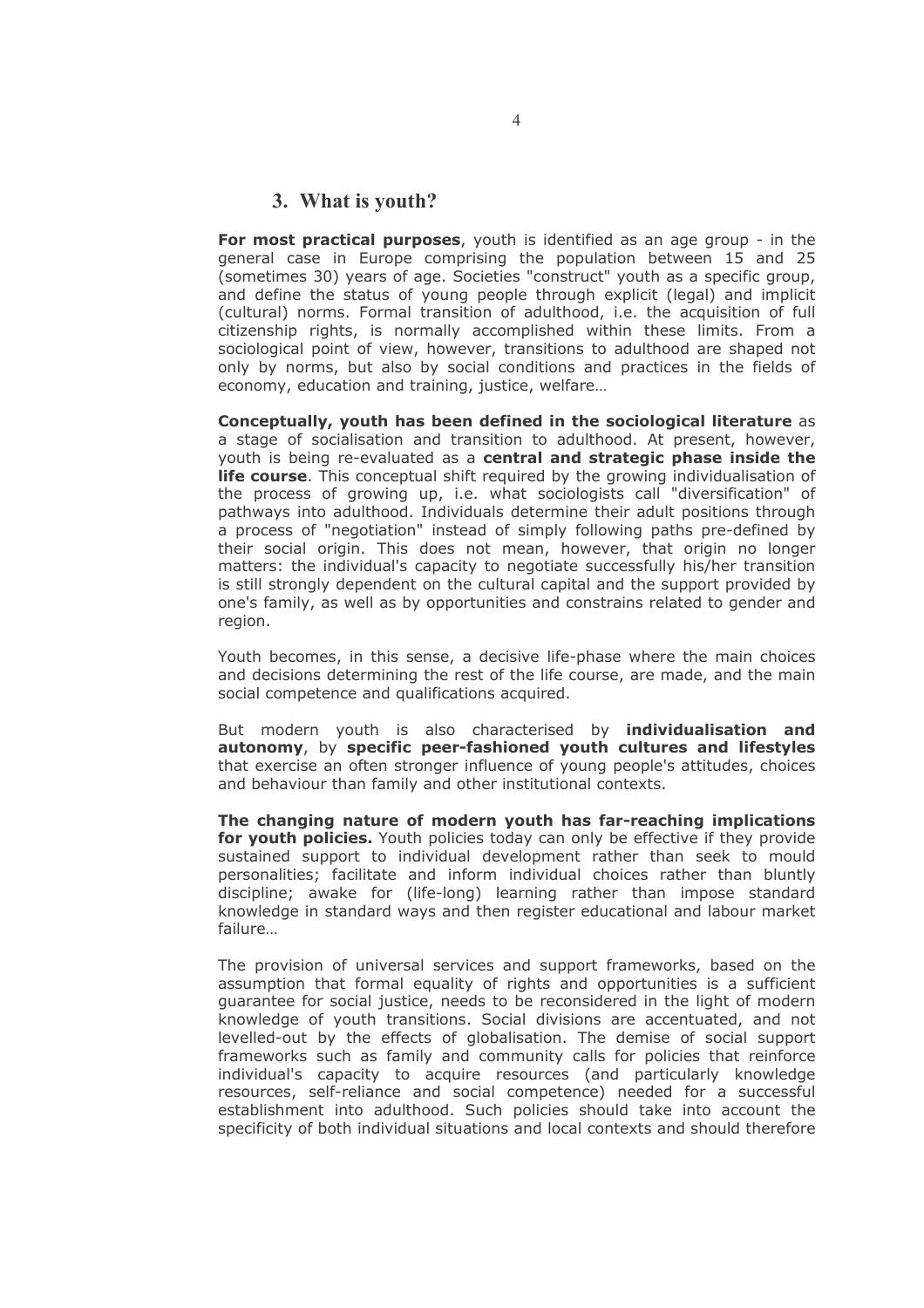be de-centralised and flexible.

Youth policies cannot be divorced from structural policies concerning market requlations, employment and welfare support. Furthermore, youth issues are often revelatory of tensions related to the changing perceptions of questions of social justice, liberty, rights and equality in societies in transition. In this sense, youth policy at any given moment, if it is sensitive to, and reflects youth values, life-styles and expectations (and those tend to evolve from one generation to another) can be seen as a predecessor of policies that would be extended to societies as a whole.

Contemporary youth policies operate within the context of modernisation associated with globalisation of economic exchange, but also with the process of European integration. Against the background of the huge diversity of national and regional conditions, and the need for a more contextual and individualised approach to youth transitions, youth issues could only be addressed within the framework of European policies by means of establishing common standards and quidelines derived from good practice. The "youth trends" outlined below cover areas of particular importance to youth transitions (education, employment, risk behaviour). Focusing primarily on similarities among European countries, the report is meant to contribute to a better understanding of the general convergence of modern youth conditions in Europe and thus to the elaboration of policy quidelines.

This report evokes in very broad lines the general tendencies of structural change European societies are undergoing in order to emphasise that structural challenges call for structural responses and not minor adjustments in institutions and practices. Such structural responses imply a thorough revision of the architecture of national education, training and welfare systems meant for young people to phase them out with the nature of modern youth. Furthermore, youth policy, understood as a framework of, and support to individual development and competence-building, should seek to exercise less direct normative control over young people, be more sensitive to distinct individual situations, and operate through "contextual conditions" (media, youth arts, peer cultures, youth associations, consumer patterns...).

This report does not seek to put forward concrete proposals for policy action. Policy development should be based on comparative analysis of specific regional and local conditions (material, social and cultural resources and policies) and against the background of the challenges of the modernisation process in Europe and in the world today.

#### **GENERAL YOUTH TRENDS IN EUROPE** TT.

With the reservation that much of the available data is partial and thus difficult to compare, or old, some common trends can be established with a reasonable degree of certainty for the majority of countries in Europe.

# 1. Better educated, single and in good health

Young adults (around 25) from middle and upper class backgrounds tend to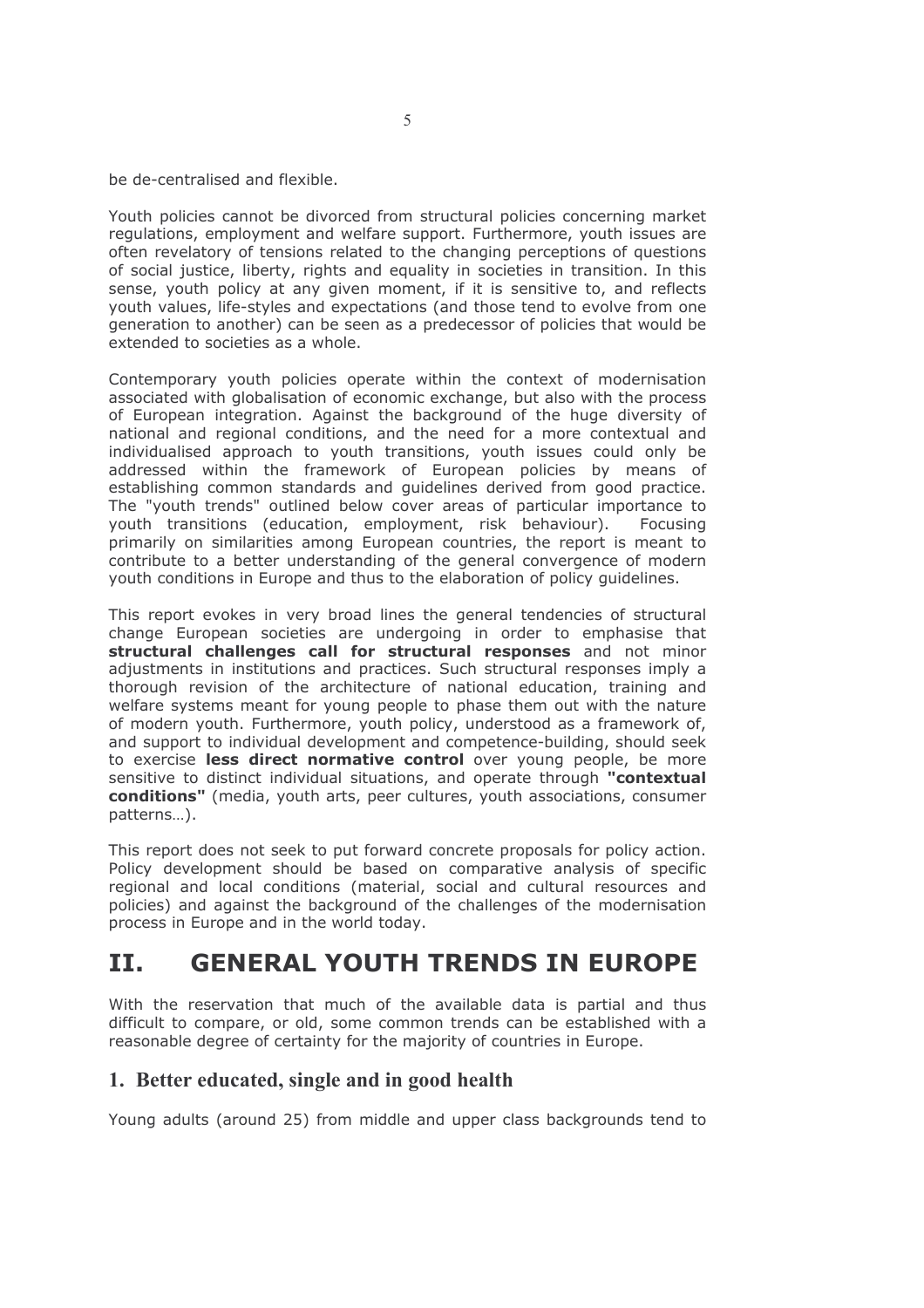hold university degrees leading to relatively secure employment. They are likely to be single (perhaps cohabiting) and without children. Higher qualifications correspond statistically to higher employment rates1 and better health. Gender differences in terms of education, employment, life style and attitudes are also less pronounced for the middle and upper class youth.

Against this generally positive background, however, economic modernisation and the corresponding changes in social structures produce divisions and tensions that are one of the most characteristic features of modern European youth scenery. Major disparities in social-economic position exist across young people from different social origins (class and ethnicity) and from different European regions, but also across generations.

#### a) Significant differences in situations by social and ethnic origin

Social origin is still the most important factor of successful entrance into adulthood. Social exclusion tends to be more widespread among young people from minorities, those living in inner city or disadvantaged rural areas, those with disabilities and those who have been brought up by single parents or those leaving care. The very high unemployment rate for minority youth is seen by some observers2 as the underlying cause of the rising rates of single mother families (statistically, poorly qualified and unemployed girls tend to marry earlier and divorce, or have a child out of the wedlock). These families are in their turn associated with poverty, which closes the vicious circle of cross-generational transmission of marginality.

In Austria, "two thirds of youngsters [of immigrant origin] start their professional life as unskilled workers...Compared to Austrians of the same age foreign nationals are clearly disadvantaged in terms of educational and career opportunities...For Austrian society the combination of social disadvantage, urban ghetto life and discrimination due to foreign nationality is a social time bomb."3 In Bulgaria, "The processes of social differentiation are fastest among the young. Among the young the education booms, and again among them we find an unprecedented growth of illiteracy. The young received a real access to world culture and again the same generation we witness a cultural degeneration and quasi-cultural consumption of an unseen scope. Young people practice sports more than ever before and at the same time their peers ruin their heath on a terrifying scale in at least one or two 'fashionable' ways"4.

#### b) Great diversity of conditions depending on country and region

In Central and especially in Eastern Europe, swift social transformation

<sup>1</sup> Although there is a tendency, still quite weak, towards the de-valuing of higher educational qualifications

<sup>2</sup> The Truly Disadvantaged, William Wilson. University of Chicago Press. 1987. Important exceptions are some national minorities (in Central Europe for instance, e.g. the Hungarian minority in Romania) whose situation is similar to that of the majority.

<sup>3</sup> Second Report on Youth in Austria. Federal Ministry for Youth and Family, Vienna 1995, pp. 8 and 15

<sup>4</sup> Bulgarian Youth in the Period of Transition. Committee of Youth and Children, Sofia 1996 (in Bulgarian), p. 67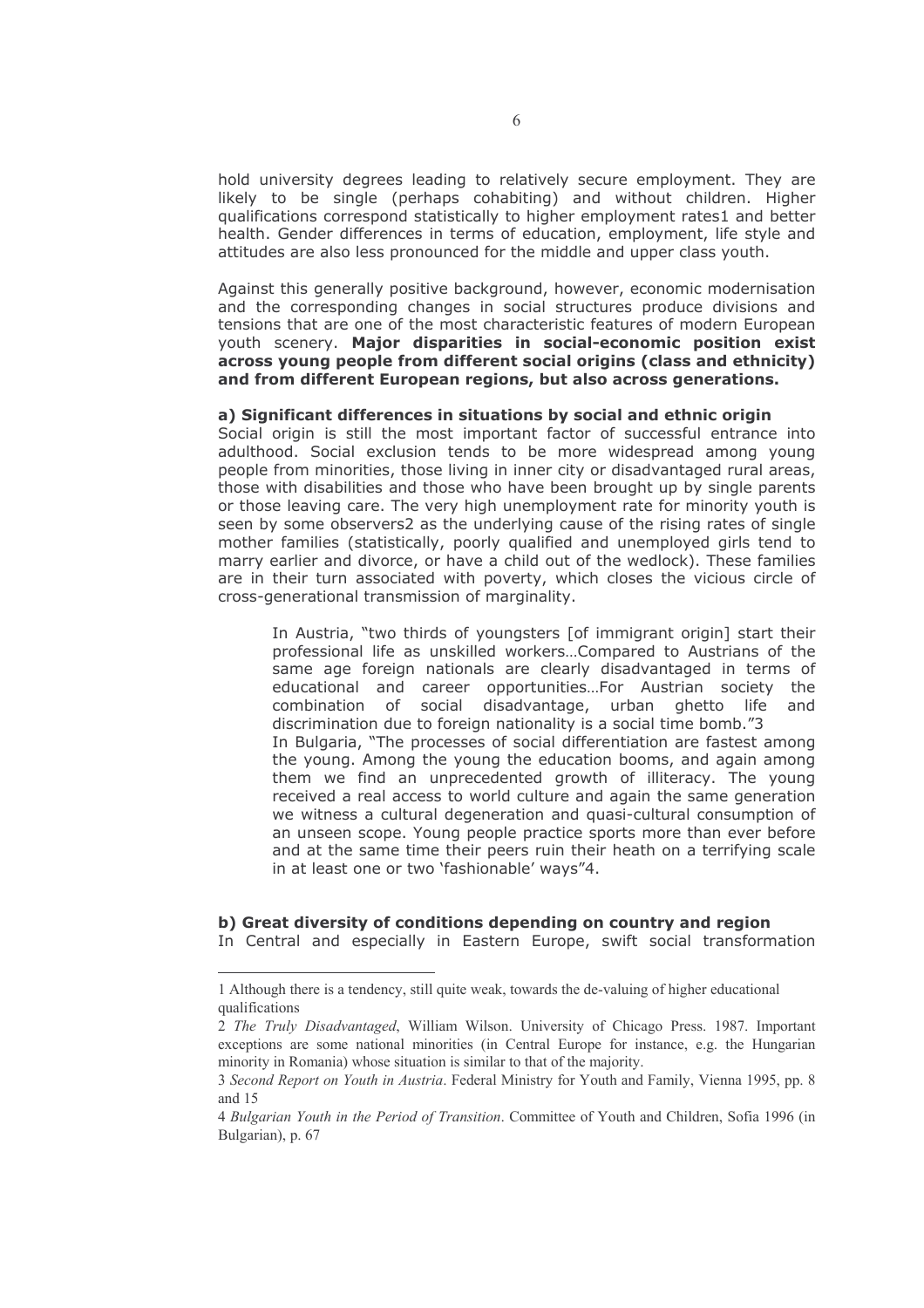engendered uncertainty, drastically growing crime rates, declining living standards, and disintegration of systems of welfare support resulting in a degradation of the quality of life for the populations as a whole. However, for the young generation, the overlap of the difficulties related to individual transition (to adulthood) and the societal transition, amplify problems beyond comparison with the other parts of Europe. The rules and mechanisms for social integration and success, once clearly defined, have become less transparent, leaving a greater space to hazard (according to a recent survey, a large part of Bulgarian youth relies on the good luck more than anything else for the fulfilment of their aspirations). Young people have to negotiate their paths into adulthood drawing on their personal and family resources in an environment where criteria for merit and reward can be contradictory (for instance the distinction between a "normal" and a "criminal" career have become a little blurred; the instrumental value of education for social success can no longer be taken for granted5).

At the other and of the spectrum, Maltese youth seems relatively sheltered from the side effects of modernisation (unemployment, uncertainty, lowering living standards). While the waves of de-traditionalisation and modernisation cannot be kept away from its shores, the country has made a consistent effort to slow down drastic and radical changes. However, the socio-economic situation of Maltese youth is confounded because of the dichotomy that exists between dependence on the family up to the age of marriage, and the economic independence stipends and other credit facilities are projecting. Young people are at the crossroads of re-evaluating issues such as dependence, family ties, hard-earned cash and cost-effectiveness of ordinary life projects. Therefore, given its size and site, and history, Malta has its own menu of young people's dilemmas.

#### c) A growing disparity between generations

Studies demonstrate that different generations are at present in an unequal position both in relation to the way the globalisation processes affects their well being and opportunities (age effect), and their attitude to the developments related to globalisation (generation effect).

- Those (adults) who are already established in the labour market suffer less from the globalisation's effect on job security and working conditions. Protective labour market regulations in force apply to those already in jobs, while the newcomers on the labour market are more exposed to precarious job arrangements.

For example "In Italy, the risk of poverty because of unemployment is confined to the entry level, but once in the labour market (in meaning here a secure regular job) it is more difficult to get out. Rigid hiring and firing regulations slow down the turnover, freezing employment"6.

<sup>5</sup> Only 53 % of young unemployed in Bucharest are interested in participating in vocational training programmes: Statistical Report of the General Directorate for Labour and Social Protection, Bucharest 1996

<sup>6</sup> Policies for the Unemployed and Social Risk Absorbers: The Italian Experience, Dell' Aringa. Carlo and Samek Lodovici, paper presented at the MIRE conference "Comparing Social Welfare" Systems in Southern Europe, Florence 22-24 February 1996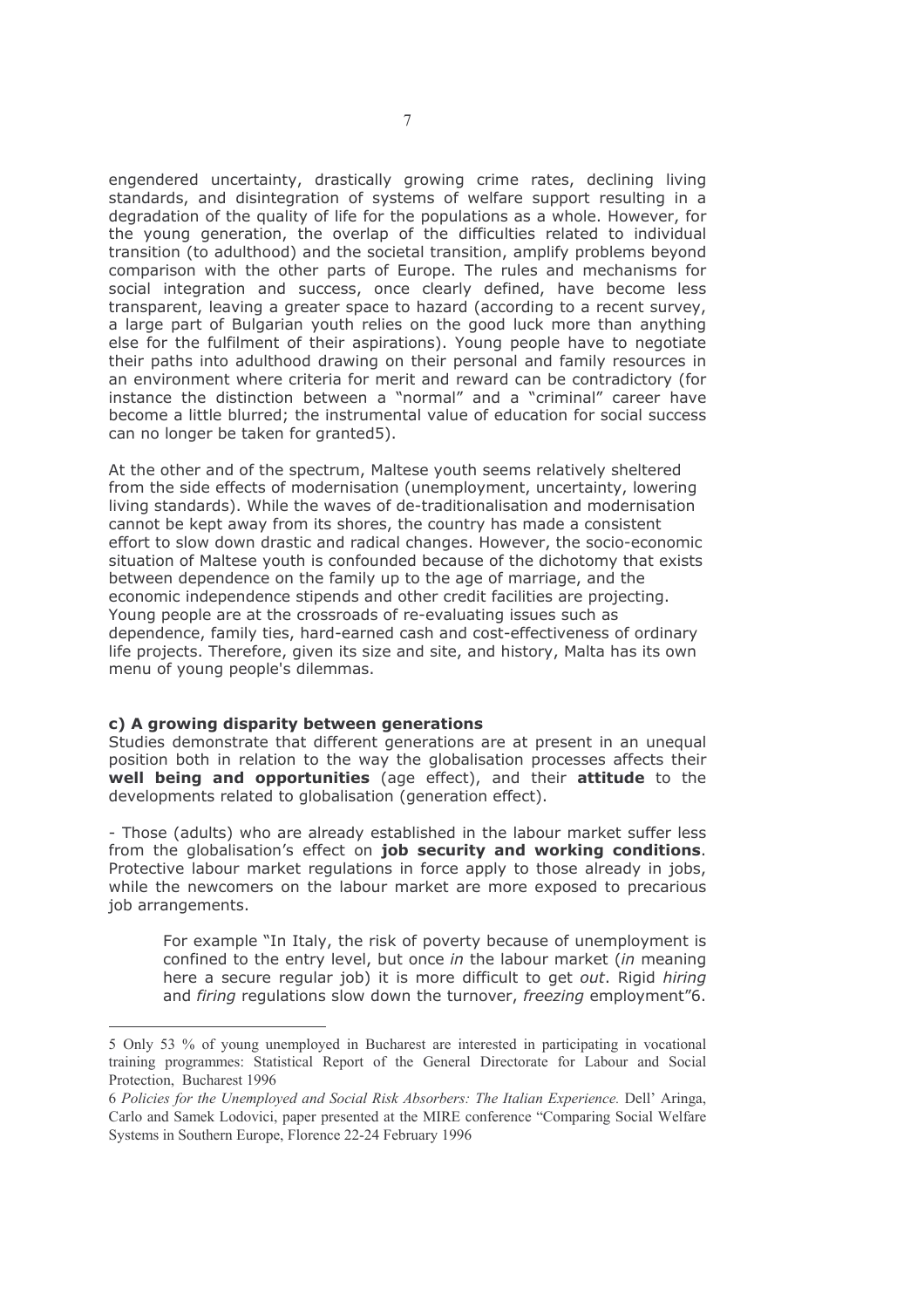The same problems of entry into the labour market have been registered by studies in Norway7, France8, as indeed in most of the European countries, including Central and Eastern Europe.

The present young generations in all parts of the continent are victims of a particular disadvantage regarding the material conditions of existence. While the older age groups can rely on accumulated resources (own accommodation, professional experience, savings, social networks), the young have to face the combined effects of an extremely unfavourable housing market9, high unemployment and the diminishing quality of working life, missing or insufficient welfare assistance10 and greater exposure to unhealthy or "anti-social" life styles.

#### The consequences for young people's physical and psychological well being can be serious, affecting the rest of their lives.

The Russian example is perhaps the most striking one and we lack information for other European countries where the situation may be similar. In 1995 only 10 % of school graduates were in good health, 40-45 % were chronically ill. The Ministry of Health has found that for one third of 15-17 year olds the choice of future profession was limited by their health conditions. Besides reasons like deteriorated environment, decline in the quality and availability of food and the crisis of the health care system in Russia, specific factors are pointed out such as the decrease in sports and other recreational facilities formerly provided for free by trade unions and state enterprises.

- Young people's attitudes to work, while remaining generally positive, are nevertheless clearly different from those of the previous generations.

A German study reveals that career or purely financial concerns tend to disappear and that young people's motivation (from all educational and occupational categories, as well as the unemployed) lies in selfrealisation and social integration through work11. Although the majority of young people still place job security at the top of their value scale, a growing part of them prefer self-employment to salaried

<sup>7</sup> see Explanations of Youth Unemployment. Torild Hammer IN Young, Volume 1, Number 4. 1993

<sup>8</sup> Attitudes des jeunes à l'égard tu travail au cours des annés 80, Claude Dubard et François Potter IN Jeunesses et sociétés, Armand Colin, Paris 1994, pp. 34-37

<sup>9.78 %</sup> of young Romanians (15-29) still live with their parents. As many as 44 % of married young people are in the same situation.

<sup>10</sup> Suffice it to say, that in some cases if you're 19 to 24, and you're a single mother, and you have a child under seven years of age, then you will not be covered by the training - and may be cut off the living - allowance provision. A study conducted in Germany by Vaskovics and Shneewind, the per capita income in upper class families drops to the welfare minimum when adults support financially not only their household, but also that of their children who live on their own. IN Jeunesses et sociétés, p.62

<sup>11</sup> Le rapport au travail des jeunes. Martin Baethge IN Jeunesses et sociétés, Armand Colin, Paris 1994. p. 153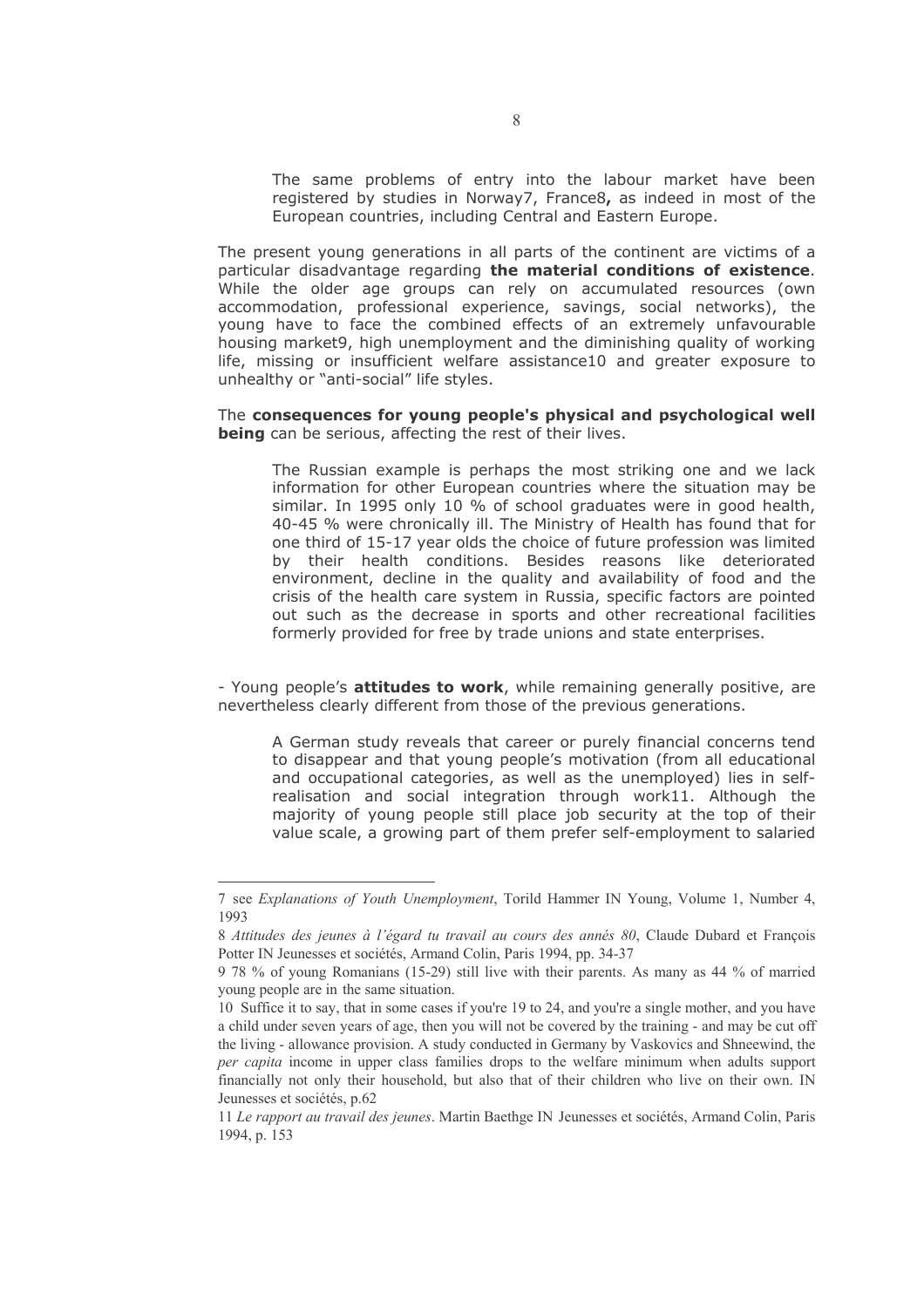#### work12

Eastern and Central European youth is characterised by a more instrumental perception of work13 compared to their western counterparts, but also compared to their parents.

In a longitudinal study carried out by the Russian Academy of Science, young people ranked professionalism as a factor of achievement in life on the second position in 1990 and on the sixth position in 1997. Higher ranks are now given to useful contacts, family background, and physical strength14. This shift in values is easy to understand since the work socialisation of a growing part of Russian youth occurs in the "shadow" economy which is estimated to make up around 40 % of national economy.

### 2. Major problem areas

This section provides a more detailed examination of reasons for, and consequences of disparities outlined above, focusing on three areas of particular importance for young people's biographies: employment, education, and risks associated with drugs and delinguency.

#### 2.1. Unemployment

The youth labour market in the 1990s is characterised by falling relative salaries, dwindling opportunities for permanent and full-time employment, and high unemployment rates.

"Changes in youth unemployment move with greater amplitude than those of adults. Indeed, in Britain it has been calculated that if the unemployment rate for males raises by  $1\%$ , the unemployment rate for young males under 20 years excluding school leavers raises by 1.7  $%$ ",  $"15$ 

2.1.1 Youth unemployment is still higher among the least qualified: all labour market surveys demonstrate that there is a clear correlation between educational attainment and labour market success. However, in some countries endemic unemployment is affecting better-qualified job seekers to

<sup>12</sup> As a IARD survey on young Italians and the work on the field of crafts points out, over 60% of young interviewees prefer free-lance to salaried employment, 33% and would consider earning less if this means also working fewer hours. There are only slight variations in attitudes of young people with different level of cultural capital. (Istituto di Ricerca S.c.r.l. Via Soncino, 1997). According to a recent Swedish study, 20 % of the repondents had a preference for self-employment (Young People, Their Life Projects and Plans for Future Professions, B. Jonsson. Paper presented at the conference "Youth and Unemployment in Europe", Smolenice October 1997)

<sup>13</sup> Le rapport au travail des jeunes, Martin Baethge IN Jeunesses et sociétés, Armand Colin, Paris 1994, p. 165

<sup>14</sup> Social Development of Youth. Report of the third phase of the study. V. Chuprov et al, Moskow 1997, p. 7

<sup>15</sup> Young People's Understanding of Society, A. Furnham and Barrie Stacey, Routledge 1991.p. 72. This pattern has been established during the recession of the 1970s/80s and is still very much valid on the Continent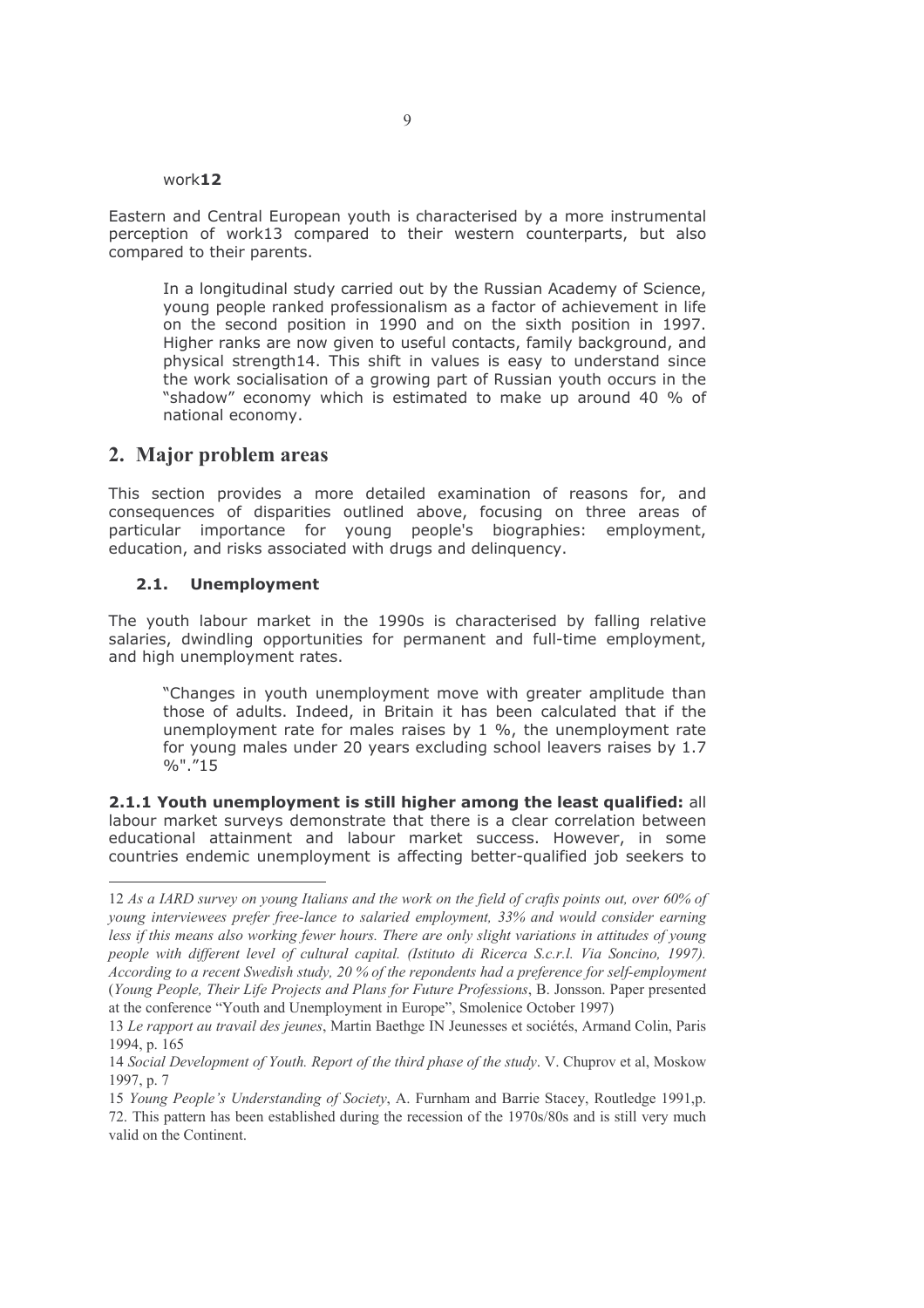an unprecedented level. Whereas in Portugal 76 % of unemployed 15 to 29 year old had not completed compulsory education in 1985, in 1996 unemployment affected all categories of young people, with graduate unemployment reaching 7.3 %. Gender differences with regard to labour market position vary significantly across the countries. Still, in the general case, for men increasing age lowers the risk of unemployment. For women, however, the risk does not decrease with age.

Youth unemployment rates in Eastern and Central Europe are comparable to the EU average (about 30 %) but the reasons behind the facts are somewhat different. "Many of the state enterprises that formerly recruited graduates from vocational and professional schools have closed or downsized, leaving the young people with no roots forward... New career roots have appeared jobs in private businesses, self-employment and unemployment for example. Links between these destinations on the one hand, and young people's family and educational backgrounds on the other, have typically been weak or nonexistent".16

Unlike the EU countries where unemployment is far more pronounced for young people without, or with very limited qualifications, in some of the former socialist states it is almost equally spread among educational levels.

In Hungary, Poland and Bulgaria, the unemployed are more likely than the self-employed to have completed only elementary education but the majority of the unemployed are not particularly poorly qualified. It is sometimes argued (for instance in the case of Slovakia) that it is not the lack of qualified labour force but the insufficient supply of qualified jobs that is the reason for high unemployment rates.

This means that employment policies need to have a different emphasis from those in Western Europe where the focus is on vocational training programmes, the development of entrepreneurial skills, financial and infrastructure support for the creation of enterprises, and reinforced job search systems and job counselling. The educational and training systems of the countries in Central and Eastern Europe need to adapt to the demands of liberal economies in the context of globalisation. The qualifications they offer are still not competitive enough, especially those related to foreign languages, computer skills and knowledge about the functioning of the economy.

2.1.2 Another common trend for Europe as a whole is that the periods of unemployment are getting longer17. At the same time, long-term unemployment has been proved to diminish the chances for finding a job (an Irish study shows that young people who have been unemployed for more than one year have a 74 % probability of remaining unemployed the following year18). Thus some observers warn against the danger of establishing a

<sup>16</sup> Youth Unemployment and self-employment in Poland, Hungary, Bulgaria and Slovakia, K. Roberts. Paper presented at the conference Young people and Unemployment in Europe, Smolenice October 1997

<sup>17</sup> In Finland in 1989 the average period of unemployment for young people was eight weeks, in 1994 it was already 25 weeks.

<sup>18</sup> Putting Youth on the Agenda, National Youth Council of Ireland, 1996, p. 33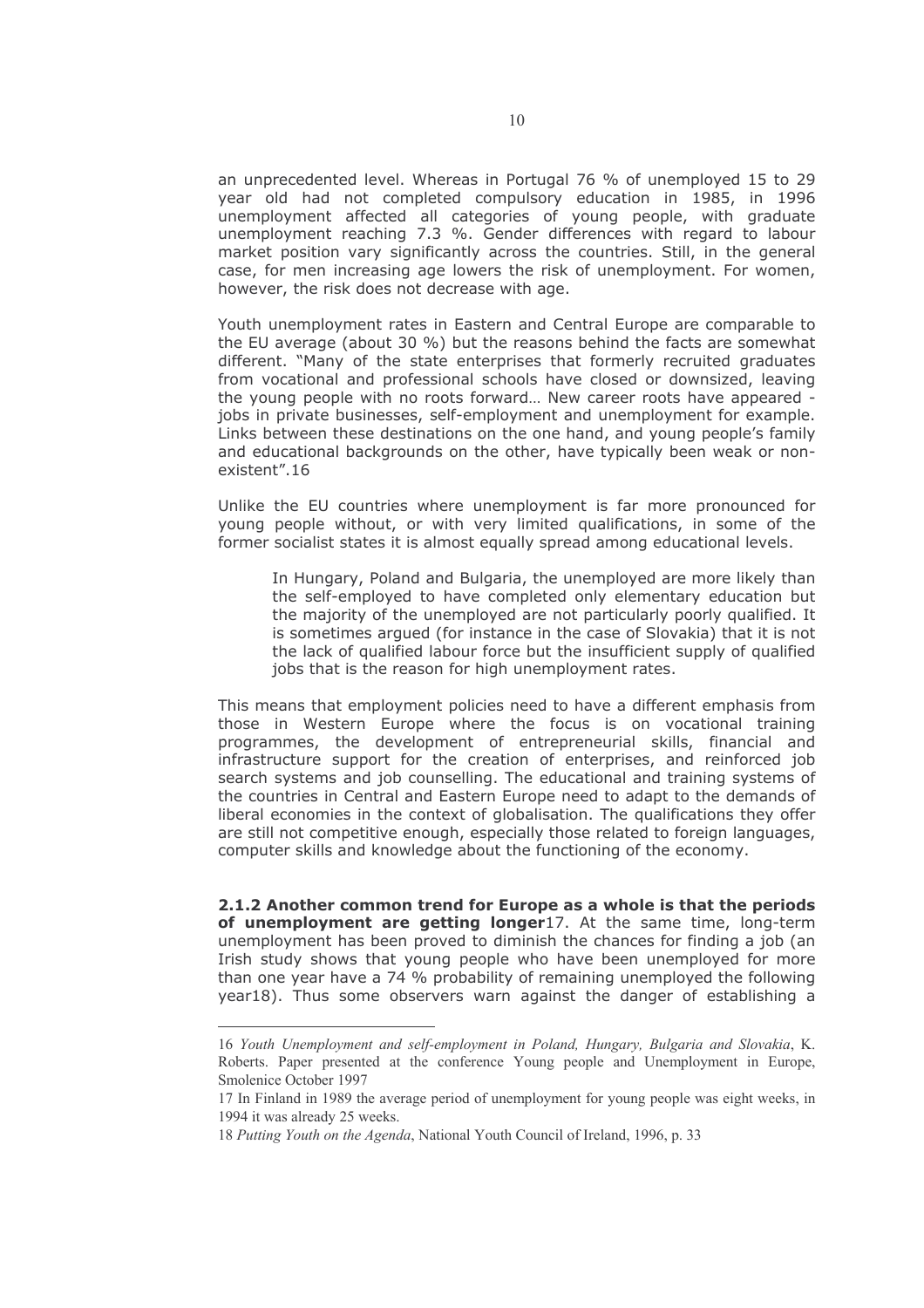perpetual underclass as a new development linked to the globalisation and the disappearance of non-qualified jobs. The existing welfare mechanisms do not provide an adequate response to long-term youth unemployment: they have been tailored to provide temporary support to those in need after an accidental loss of earnings, or permanently in case of disability, not a means for social reintegration compensating for structural disadvantage.

The long-term young unemployed receiving no benefits represent the group most exposed to crime, drugs, family and emotional problems, etc. Although in some countries the group does not seem to be growing, the gravity of the problem from the point of view of social justice and individual rights is alike all over Europe.

Experts note that the constitution of youth as a distinct phase of life (as opposed to a transitional situation of short duration) requires particular social policies and the recognition of social rights specific to young people: the right to education, to housing and material support in case of unemployment. However, any universal solution is bound to confront a growing diversity of living conditions and life styles that render its success uncertain.

2.1.3 Currently a significant number of young unemployed are excluded from welfare support. In most European countries school leavers cannot claim unemployment benefit until they are 18, or unless they have had, and lost a job. In Poland only two in three young unemployed receive benefit; in the Czech Republic the figure is around 50 %; in Bulgaria around 30 %. In France and the UK young people below 25 who do not qualify for unemployment benefit do not receive the minimum welfare support on the assumption that their families should care for their subsistence. In the UK, an estimated 89 % of 16 to17 year olds receive no benefits. In Italy (which is, in this context, representative for Southern Europe, though not for strictly all Southern European countries, Malta being an exception) there is no consistent legal framework for unemployment benefits and the right of a person to receive support depends on the financial resources of municipality.19 In Finland and UK, youth unemployment benefit is subject to the applicant's readiness to participate in a training scheme and is seen as inadequate compared to the work trainees are expected to do20.

The young unemployed are disadvantaged regarding the reception of unemployment benefits compared to the other age groups. In many countries school and university graduates are only entitled to a benefit after a "waiting" period which can be as long as two years. The fact that young people are over-represented in temporary employment that often does not entitle them to benefits is also a factor of age-based inequality.

Current welfare arrangements are disproportionately geared to protect established rights (to unemployment benefit, pension) but do not guarantee the rights of newcomers to the labour market. Thus the "universal" welfare

<sup>19</sup> The Institutional Structuring of Power, Yuri Kazepov IN Jovens en mudanca, Actas do Congresso Internacional "Growing up between centre and periphery". Lisboa. 2-4 de Maio de 1996., Edicões do Instituto de Ciências Sociais da Universidade de Lisboa No 10, 1997, p. 169 20 Review of National Youth Policy, Finnish Ministry of Education 1997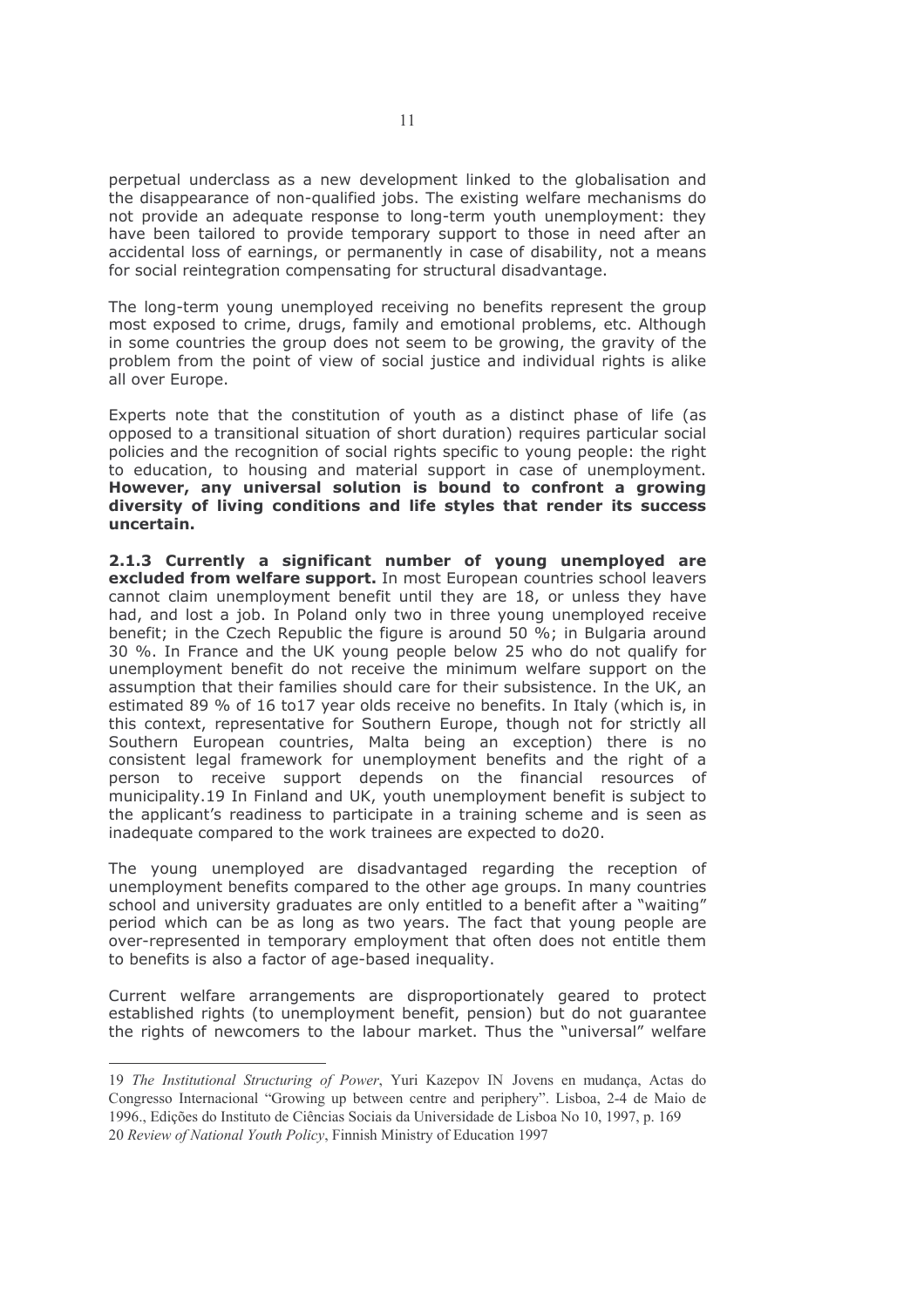systems have become one of the central factors of the marginalisation of youth.

Societies try to respond in very different ways to the youth unemployment problem; inflation of the number of disabled receiving living allowance (the Netherlands), the excessively prolonged stay in education (Italy and Austria), Italy's 12 million self-employed, "youth" jobs subsidised by public budgets and tax exemptions (France). Little, however, has been done to adapt welfare provisions to the changing structure of needs.

"In the last 10-15 years young people's direct experiences of welfare have been changing. They changed statistically in most countries from zero to a majority of those receiving social assistance. These [new] experiences have been related to unemployment and lacking rights to unemployment benefits for most young people, or they had these rights but at insufficient levels... Serious Nordic studies are showing that the distribution of welfare between generations is increasingly developing in favour of the elderly while the young generation is the loser ("the new poor")"21. The results of a recent study in Switzerland, based on official definitions of poverty, demonstrate that young people are more affected by poverty than any other age group, with a particularly high poverty rate for the age group 20-2922.

2.1.4 Young people are often forced to take jobs inappropriate to their qualifications in order to cross the barrier of first labour market entry. Having no savings or other resources to "keep them going", they are often bound to take a "dead-end job", even only to qualify for unemployment benefits, or claim work experience when they lose it.

The analysis of the implications of changing educational institutions and rising skill requirements for labour market entry in Sweden reveals that the general upgrading of skill levels does not apply to jobs held by the young workforce. This is partly compensated by a minor rise in mobility from unskilled to skilled jobs, but trying out several jobs has a negative effect on upward mobility. The positive impact on upward mobility of shorter programmes in the old educational system has vanished after the expansion and reorganisation of secondary education23.

"In all Southern European countries the rate of youth and adult female unemployment is considerably higher than in the rest of Europe; there are several factors explaining this difference: the lack or the poor functioning of vocational training systems discourages employers to hire young people without previous work experience; trade union policy is focused on the protection of employed workers... A large share of young people of both sexes enter working life only after a

<sup>21</sup> Nordic Youth: Citizenship and Welfare. A proposal to the Nordic Committee of Ministers. Ola Stafseng and Advisory Group on Youth Research, November 1997, pp. 13-14

<sup>22</sup> Switzerland, P. Rothlieberger IN A Statistical Portrait of Youth Exclusion, A Siena Group Monitoring Report, ISTAT N°1/1997, p.203

<sup>23</sup> Essays on the Functioning of the Swedish Labour Market, Stig Blomskog (doctoral thesis Stockholm University 1997)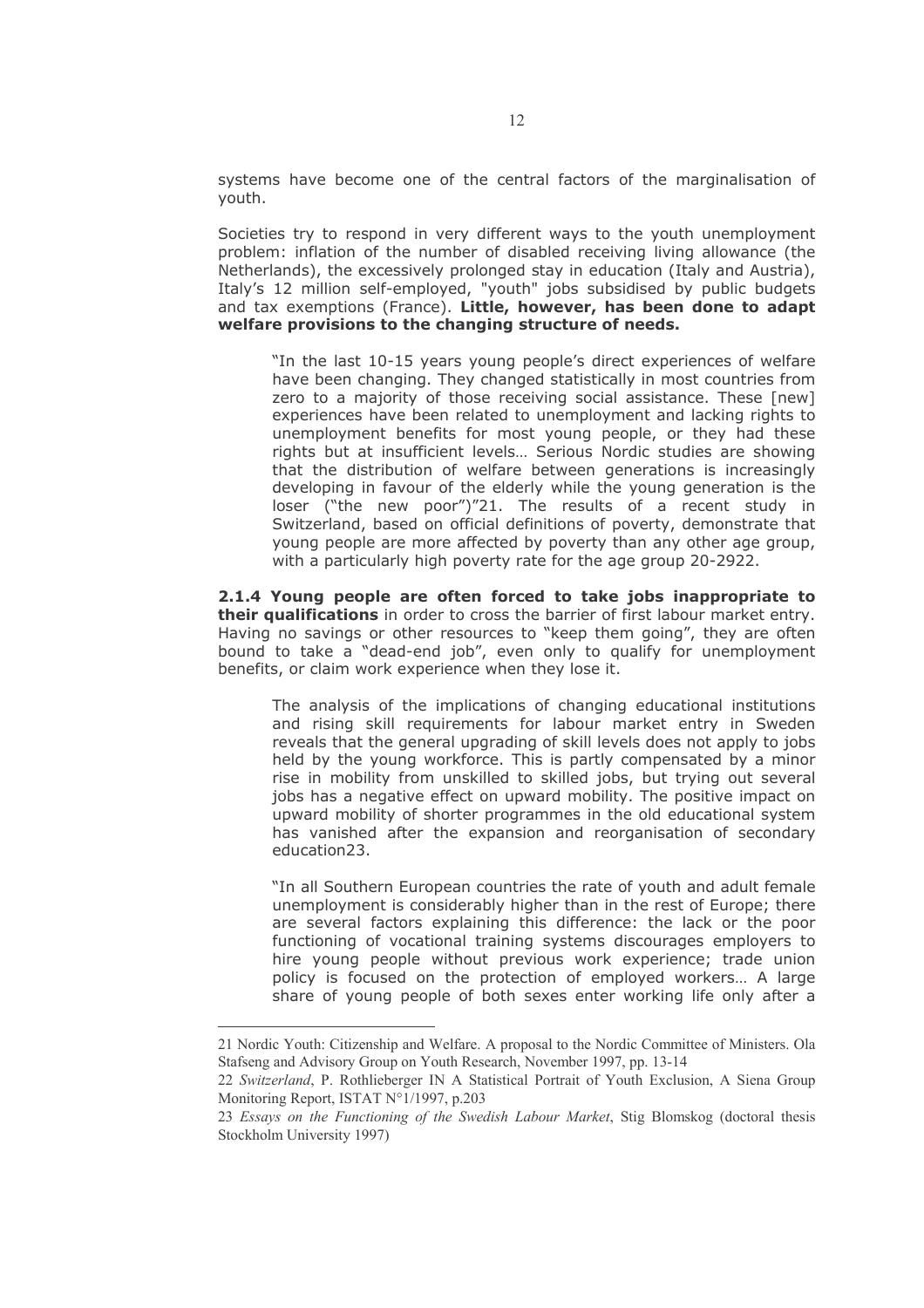long period of semi-employment in part-time, seasonal or precarious jobs in the informal sector of the economy; some get a full-time job only when they are over 35".24 In Greece, a significant proportion of young people work on the "black market"25, and do not appear in unemployment statistics.

2.1.5 As far as employment conditions are concerned, the situation of "new entrants" tends to be more strongly affected by market liberalisation.

UK studies demonstrate that the 16 to 19 age group has the highest proportion of temporary workers (18%) and that females account for the majority (53%) of non-permanent employment.26 Similarly, in France non-permanent and part-time jobs represent 41 % of all jobs for the age group under 25 but only 8.2 % for the totality of jobs.27 In Finalnd, in 1989 61 % of those aged between 15 and 24 had fulltime permanent jobs. In 1993 the figure had dropped to one-third28.

Although it is not a novelty that the pay of young employees has at all times been lower than that of older and experienced employees, there is some evidence that the average starting salary is diminishing in both absolute and relative terms.

In March 1995 the net monthly salary of those employed for the first time in France was inferior by 7% to that in 1991. The average net monthly salary for the same category of employees has also diminished in relative terms: from 75% of the average salary in 1991, it fell to 65% in 1995.29

The large discrepancy between the wages of young and older employees is a development that followed the slowing down of economic growth and the recession of the 1980s. Here, the effects of generation and age have been superimposed to the effect that the balance between remunerating work experience (age) and qualification is largely lost30 and that the age pyramid and the pyramid of professional hierarchy overlap more than before. Higher educational qualifications no longer compensate for the lack of work experience in terms of remuneration.

<sup>24</sup> The Dealyed Entry into Adulthood: Is It Good or Bad for Society? Alessandro Cavalli IN Jovens en mudança, Actas do Congresso Internacional "Growing up between centre and periphery". Lisboa, 2-4 de Maio de 1996., Edições do Instituto de Ciências Sociais da Universidade de Lisboa No 10, 1997, pp. 180-181

<sup>25</sup> For instance, it is unofficially estimated that around 50 000 people, the majority of them under 30 years of age, are providing "shadow" educational services.

<sup>26</sup> Temporary Work and the Labour Market, J. Atkinson, J. Rick; S. Morris and M. Williams, IES Report  $N^{\circ}$  311

<sup>27</sup> Chomage et emploi en mars 1997, Claude Gissot et Marie-Annick Mercier. INSEE N°530, juin 1997

<sup>28</sup> Review of National Youth Policy, Finland 1997, p. 158

<sup>29</sup> Débuter dans la vie active au milieu des années quatre-vingt-dix : des conditions qui se *dégradent*. Sophie Ponthieux IN Economie et Statistique. N° 304-305 1997, pp.37-38

<sup>30</sup> Le salaire du trentenaire : question d'âge ou de génération? Christian Baudelot et Michel Gollac IN Economie et Statistique, N° 304-305 1997, pp. 1-35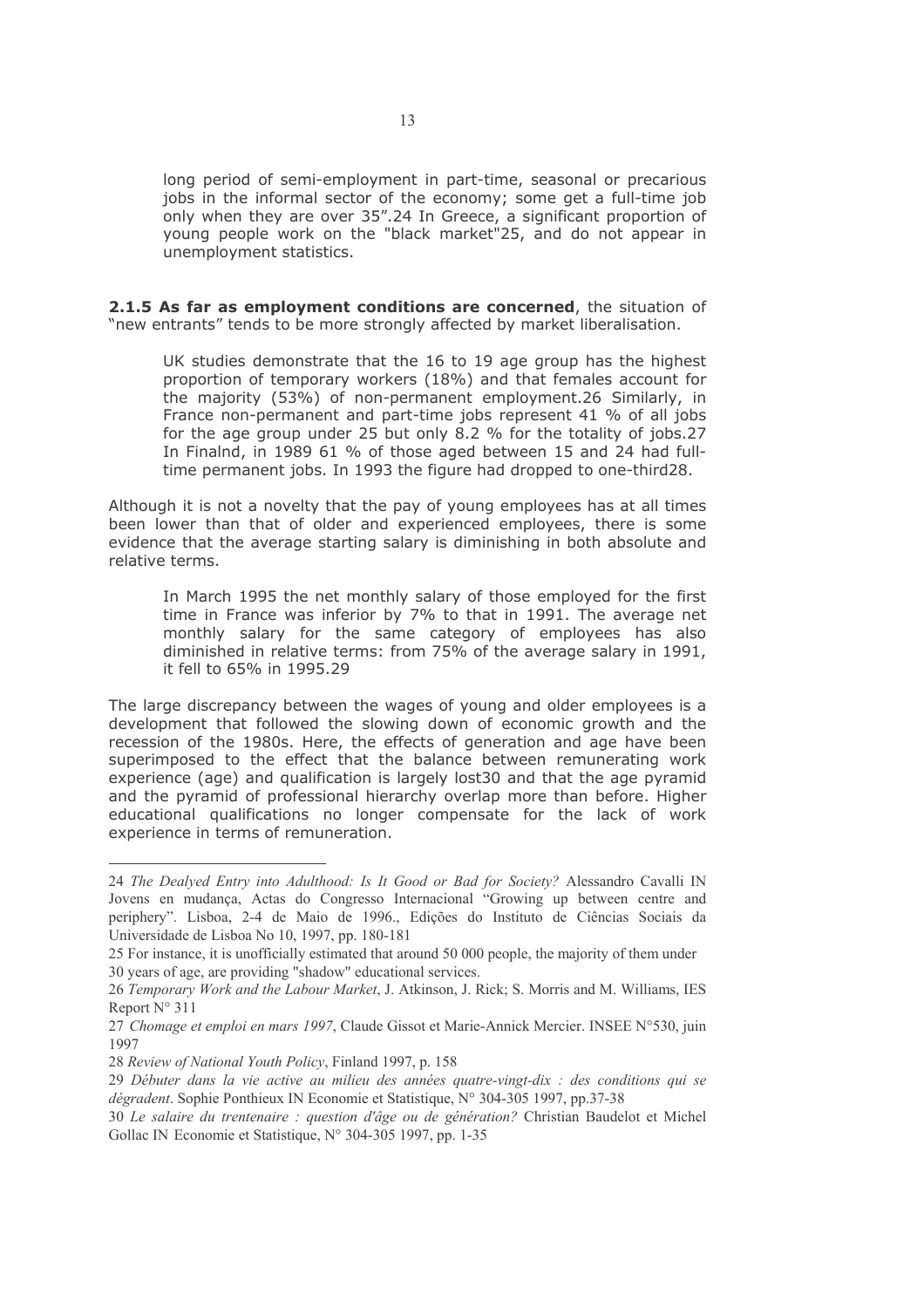Among the reasons for this development is the reduction of the working time of young employees (part-time work) and a decrease in the hourly wage levels.

Swedish figures confirm that youth is clearly becoming a low-income group: in 1991 47.8% of 16 to 29 year olds were classified as "lowincome" against 15.5% in 35 to 74 age group.31 Data from the 1995 UK Labour Force Survey suggests that young employees will have great difficulties in increasing their earning power. In spring 1995 almost half of the jobs occupied by school leavers paid less than  $E4$ per hour. The fact that this was also true of nearly 25 % of all jobs in the economy leaves them with dim prospects for finding better paid work, especially if they start their careers in sectors where they are unlikely to receive training in the kind of transferable skills needed for a shift to better paid jobs.

In many cases the de-pricing of youth labour is the result of deliberate strategies (Thatcher's allegiances for youth "out-prising itself on the labour market", "youth" wages in France) witnessing a double standard in the validity of regulations across generations and challenging the consistency of the concept of social justice.

The general tendency outlined above is toned down by specific developments in some countries of Central and Eastern Europe where the old state salary standards coexist with rates established by the free labour market.

For instance, two thirds of the university graduates in the Czech Republic, Bulgaria and in Latvia receive less than the average salary as they are employed in the state sector (as teachers, medical staff or civil servants). On the other hand, young lawyers, economists etc. employed by large private companies receive two to three times more than older employees with comparable qualifications who work in the state sector. Thus the sector of employment is more significant than the age factor in income distribution.

2.1.6 Vocational training programmes for the young unemployed are criticised all over Europe. They are said to provide outdated professional qualifications; to benefit exclusively employers who use trainees as a labour force (and often as a source of tax exemption) but do not offer them employment contracts at the end of the training periods. For the European Union, the percentages of young people aged 15 to 25 seeking a job and not receiving any form of training ranges from 4.6 % in Germany to 19.8 % in Finland, the average being 9.5 %32. In Denmark, Finland and Norway reforms are being carried out to focus on providing broader knowledge and skills rather than narrow qualifications that can be best acquired on a job. The traditional division between academic and vocational training is no longer

<sup>31</sup> Living Conditions, Values & Attitudes of Young Adults in Sweden, Summary, Joachim Vogel, Stockholm 1994, p.7

<sup>32</sup> Labour Force Survey. Eurostat 1996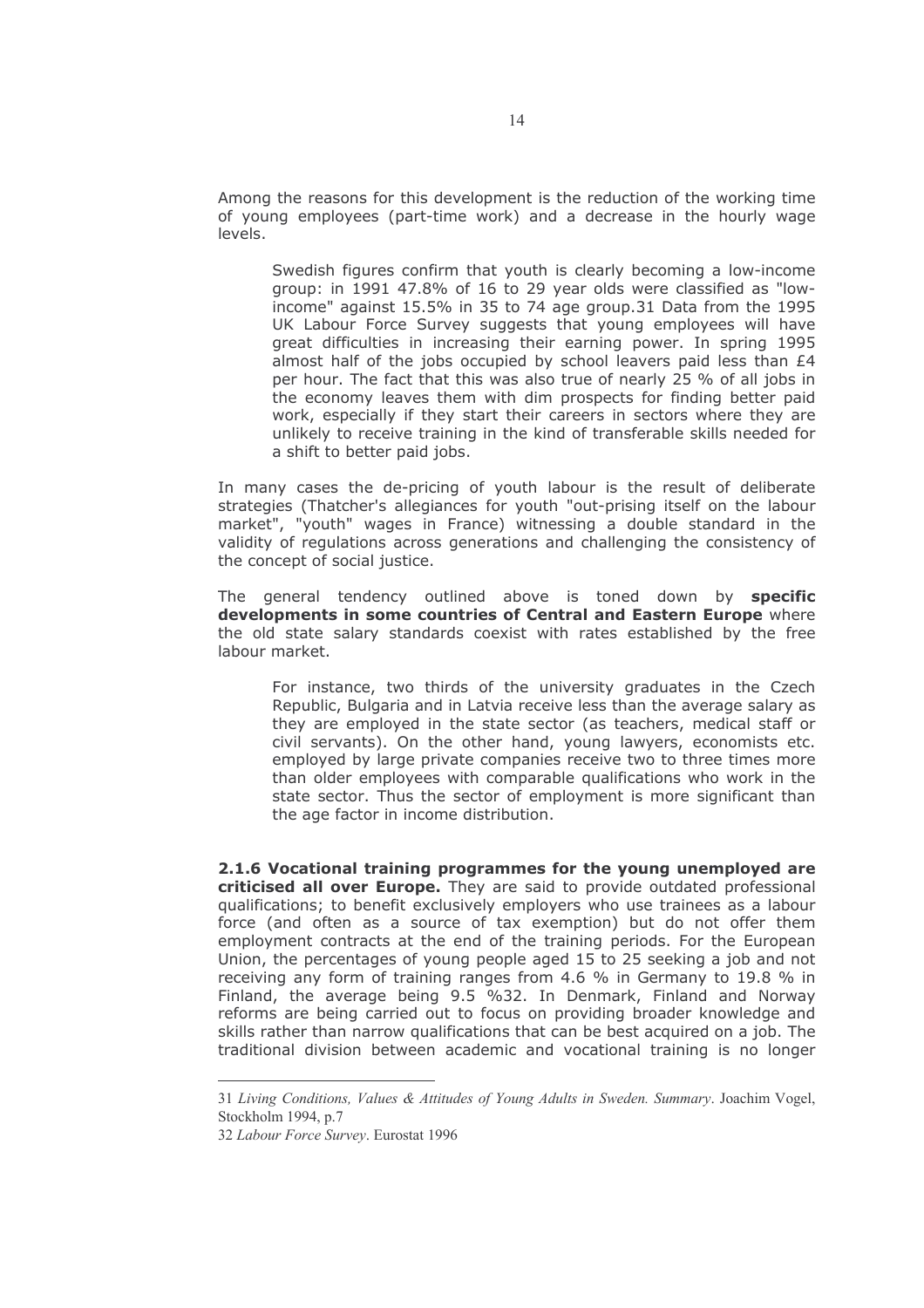adequate as jobs involving basic skills and repetitive tasks and requiring little knowledge tend to disappear. A system of education allowing for modules (developing simultaneously skills and knowledge) to be assembled by the individual although his/her would correspond better to the contemporary notion of "professional qualification" valid for limited space and time.

It has become increasingly common, particularly in the North of Europe, for young people to start working while they are still in education or training, sometimes as early as 12 to 14 years of age. Unlike ten years ago, the reasons for this are not simply financial (pocket money or supporting one's studies) but represent a strategy for establishing contacts in the world of work, as well as acquiring work experience. In 1987, 23 % of young people from the EU countries aged 15 to 29 doing part-time jobs named "getting a qualification" as a reason for working while still involved in education; by 1995 the figure was 33 %33.

2.1.7 Employment services in Central and Eastern Europe currently tend to apply passive measures. On the other hand, young people are not seen as a priority group in training and qualification policy for the unemployed.

In Bulgaria, two thirds of unemployment services' budgets are used to pay unemployment benefits and only one third for training schemes. In Latvia, young people represent only 1.1 % of the total number of unemployed referred for vocational training although they are, as everywhere, the age group most affected by unemployment. In the past three years, the proportion of funds allocated for retraining in Poland was 0.8 % in 1991 as compared to unemployment benefits 82 %. Moreover, in certain provinces with the highest levels of unemployment, the number of unemployed benefiting from various courses is smaller than the national average. In the opinion of many Polish labour offices, the unemployed - particularly those with low levels of education - do not really want to retrain. Retraining does not quarantee employment and, in practice, does not offer better career prospects.

In most European countries, the most common way of finding a job is through networks of family and friends (in around 80% of cases). This is a mechanism largely unavailable to disadvantaged young people. Employment services still play an insignificant role in recruitment due to inadequate information facilities and weak or non-existent outreach initiatives. Therefore, one of the priorities for youth employment policies should be the development of integrated youth information and counselling facilities, available in disadvantaged areas and providing comprehensive and up to date employment information.

#### **2.1.8 Conclusion**

Youth unemployment should be taken all the more seriously as research results suggest that compared to the employed, the young unemployed tend

<sup>33</sup> Youth in the European Union. From Education to Working Life. European Communities 1997, p. 43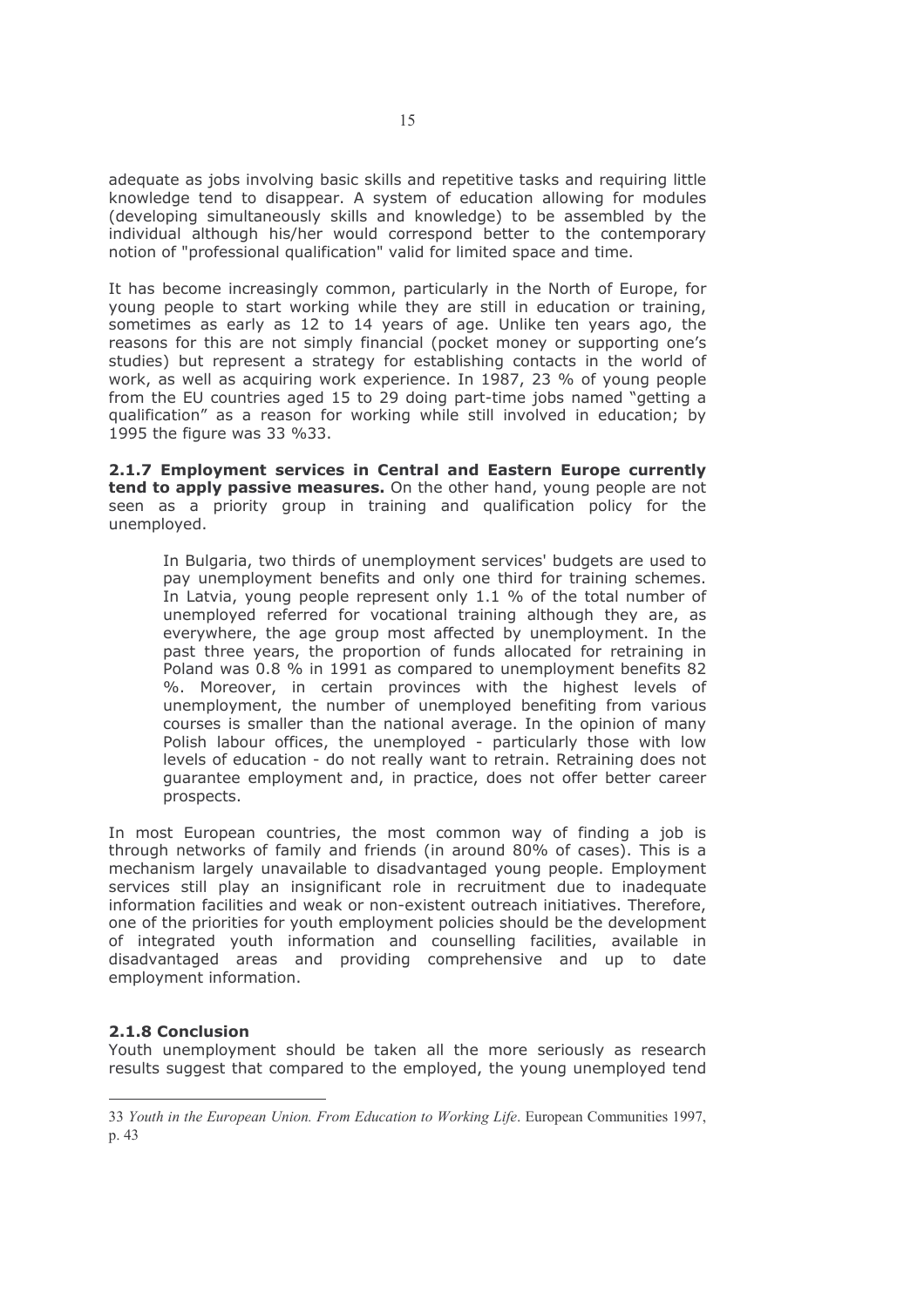to be more depressed and with lower self-esteem34. They present increased psychosomatic and psychological symptoms and increased alcohol and narcotic abuse35.

UK research revealed that having a job correlated with good health as only 7 % of those in full time employment were in poor health against 31 % of women and 23 % of men out of work36.

In Central and especially in Eastern Europe, besides the psychological and material difficulties associated with youth unemployment, the outflow of young people risks posing serious demographic problems in the future. Armenia has lost nearly one fifth of its population to emigration. In 1995, over 70 % of young Slovenians were prepared to go abroad forever or for a long period. Bulgaria has lost between 1985 and 1992 460 000 people in outward migration, while in a recent survey two thirds of school leavers declared their wish to emigrate while one in four stated that they would do anything to achieve this.37

An OECD paper draws attention to educational failure as a central factor of labour market exclusion:

"A wide variety of labour market policies have been tried to improve youth job prospects. One lesson from this experimentation is that early intervention is vital in terms of improving prospects later. By the time a young person leaves school, it is very costly for "active labour market policies" to overcome the handicaps of poor educational preparation and the de-motivation that can accompany it. Preventing educational failure is a community and societal responsibility. Here, improving early childhood development and care is essential. This is not only a question of social equity, but also a key factor in improving the longer-term health of OECD economies.

Therefore, policies that contribute to reducing early school-leaving are critical since anything less than a sound upper-secondary education, or its equivalent vocational qualification, may be associated with low earnings capacity and is insufficient preparation for getting into the job market and for access to further learning."38

Youth employment policies can only be successful if conceived as a complex of macro-economic measures, re-structuring of educational systems, better educational counselling39, more efficient employment information facilities, encouraging mobility, and labour market support40.

<sup>34</sup> Unemployment and Youth: A longitudinal study, W. Patton and P. Noller, Australian Journal of psychology 36, 1984, P.399-413

<sup>35</sup> Youth Unemployment and Ill Health: Results from a 2-year follow-up study, A. Hammarstrom, U. Janlert and T. Theorell, Social Science and Medicine, 26 1988, pp.1025-33

<sup>36</sup> Twenty Something in the 1990s, ESRC Briefing, 1997

<sup>37</sup> Statistics about the situation of young people in Bulgaria, S. Langova, unpublished paper 1996 38 OECD Employment Outlook, 1996

<sup>39</sup> For instance in Norway the number of students in social sciences and psychology is constantly growing, in spite of the bleak employment opportunities, and that of students in building and engineering is declining (Weekly Bulletin, issue 1-2 1998).

<sup>40</sup> Tax exemptions aimed at compensating for what employers consider as cost associated with the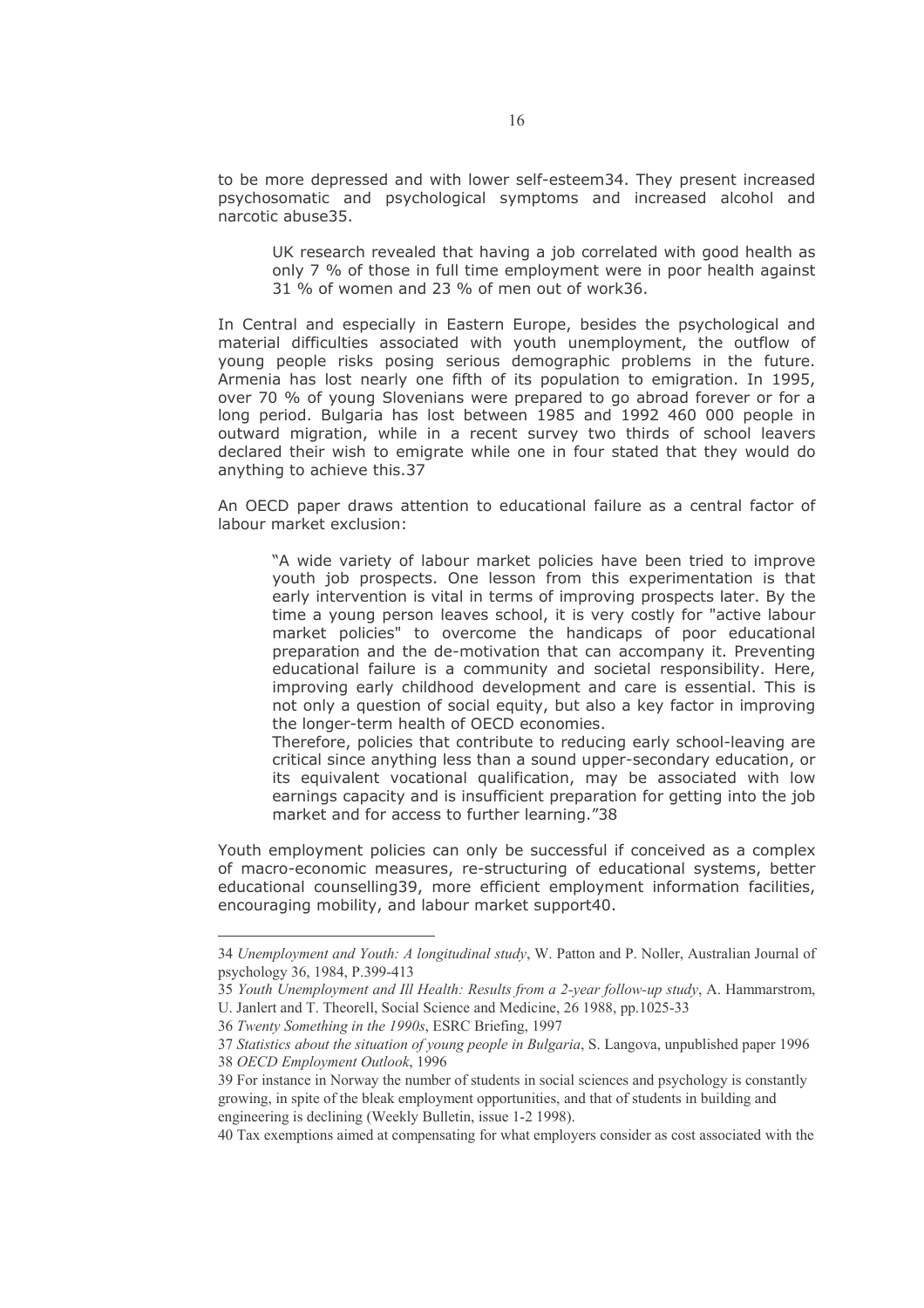#### 2.2. Learning or education

Young people today stay longer in education as the numbers of those who pursue secondary and higher education courses is in a steady increase nearly everywhere in Europe.

Recognising the positive effect of this development on the broadening knowledge resources in society, many observers nevertheless underline the difficulties of educational systems to positively respond and adapt to social change. The major challenges can be summed up as follows:

- Education tends to expand quantitatively (more students, longer studies) but to shrink qualitatively (falling motivation of teachers and students, increasing drop-out, inflation of educational credentials, decreasing irrelevance of competence of school-leavers to the needs of the labour market). State school systems are heavily criticised all over Europe for their inability to motivate the young for learning and give them basic learning skills, for their failure to provide the competence needed by the contemporary economy (initiative, independent judgement and critical thinking, creativity, team work).
- Education perpetuates social inequalities based on class, region and ethnicity instead of levelling them out. The growing private provision of supplementary education and training (in Central and Eastern Europe but also in UK, and in the South, particularly in Italy) widens the gap between those who can afford it and those who cannot which reinforces social divisions.

2.2.1 Effective economic and civic participation of individuals in the information age depends critically on their knowledge resources. Therefore educational systems should not content themselves with a development on an extensive basis but seek to invent a post-industrial, postfordist model of teaching and learning.

The traditional education system praises academic excellence. Its structure facilitates the identification and deployment of scholarly achievers. It was, and remains, time-based and teacher-centred, with programs arranged by academic year, term or semester...

Such systems tend to be inert, orderly, bureaucratic, and resistant to change. They typically satisfy the perceived needs of societies in which the pace of social and technological change is modest and employment for life in a single occupation is perceived as the norm.

If individuals, organisations, and economies are to maintain control over, rather than be controlled by, their ever-changing social and economic environment, they must first understand it. This can be achieved only by actively building on the reservoir of human knowledge and skills through the acquisition of new knowledge and

lower productivity and bigger need for controlling young employees.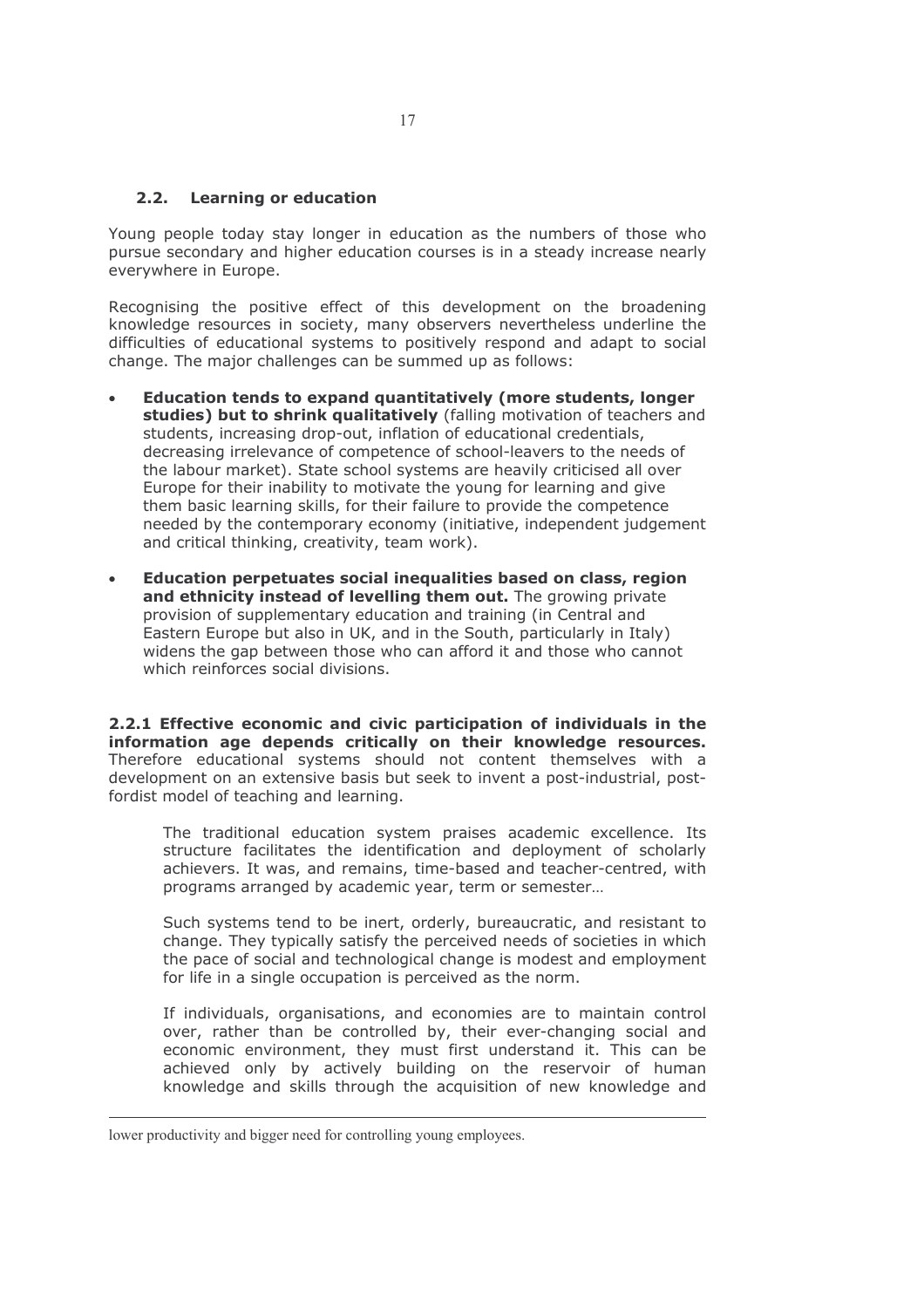skills, as they arise and as they are needed. Hence, importance is being given increasingly to continuing professional education, 'just-intime' recurrent training, and adult education programs.

Educational policies need to create learning opportunities that are accessible to all individuals at all times in their lives so that new learning needs are able to be met whenever and wherever they arise. Ideally, learners themselves are able to identify those needs or, if they cannot, they are at least able to obtain guidance as to how their needs might be validly assessed and reliably met. The nature of work and learning in our knowledge-based society and economy requires active participation by individuals and groups in the construction of knowledge. Therefore, the fostering of a culture of lifelong learning should be considered a primary policy objective. Schools should become places where knowledge is not simply transmitted, but actively constructed and where participation in collaborative learning, and building on learners' interests and experiences outside of school are major threads in educational reform and new curriculum standards.

Such considerations have revived, and to a large extent transformed, the concept of lifelong learning. In its beginnings, and under other names, it was perceived as an instrument of social change and an augmentor of economic advancement.

The first aspect is the widespread emphasis on education for economic development, reflecting an embracing of human capital theory more common in developing than developed countries. This leads to policies emphasising education for working life, and a concern to make sure young people can function in an industrial world dominated by modern technological developments. Along with this is a concern for methods of learning appropriate to this new world, emphasising problem solving and the application of knowledge, flexibility, creativity, and an ability to continue learning after schooling. However, there are a number of policies that contradict this concern for the methods of learning: a curriculum that is increasingly subject centred, accompanied by a 'back to the basics' movement and an increase in assessment and testing at a national level.41

School dropout tends to reach higher levels, which signifies that educational institutions have failed to adapt to the changing needs and requirements of young people. The evolution of school systems towards a "number cracking" approach have lead to a growing proportion of drop-outs, as the teaching and assessment methods have not been sufficiently adapted to the needs of new "client" groups. Furthermore, surveys demonstrate that grading systems based essentially on comparing students' achievement are disastrous for individual's motivation. Repeating a class is damaging to student's progress and an economical nonsense. It leads more often to general failure than to more successful studies.

<sup>41</sup> Curriculum Development and New Information Technology, ROBERT MCCORMICK, Centre  $for$ Technology Education. The Open University. United Kingdom (http://rice.edn.deakin.edu.au/Archives/JITTE/j113.htm)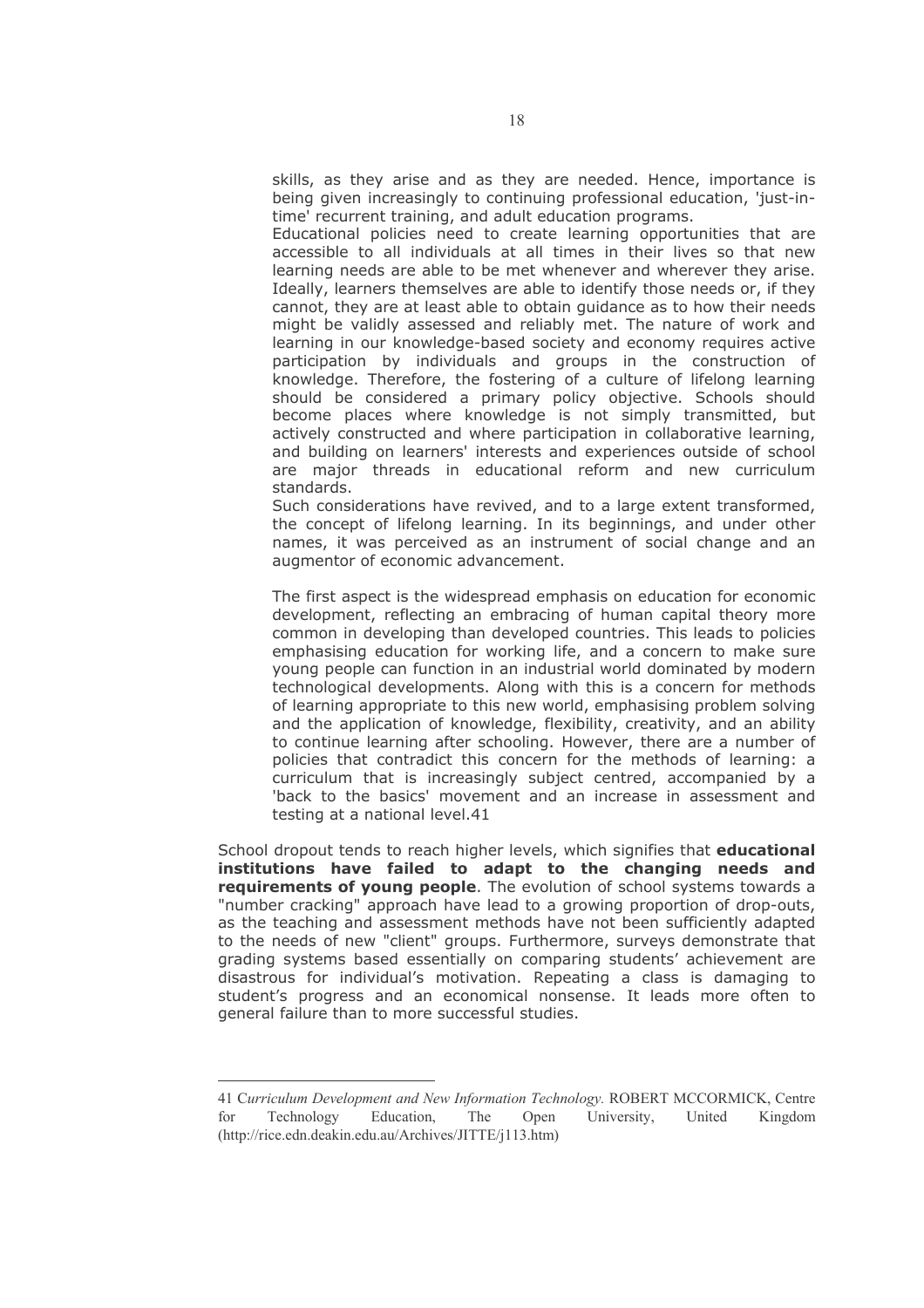As the pool of dropouts continues to grow, employment opportunities for them are more limited, because today's economy requires of the labour force increased literacy, more education, enhanced technological skills, and lifelong learning. Research has shown that dropouts are more likely than other citizens to draw on welfare and other social programs throughout their lives.

The reconciliation of quantity and quality in education is obviously a substantial methodological and financial puzzle involving a fine balance between centralised and decentralised decision-making; the mainstream implementation of successful experiments; the resourcing of teacher training and teaching material, the achievement of a more intensive interaction between schools and industry. "To reform education in the full sense demands more than the acquisition of new teaching strategies and techniques. It stretches well beyond the technical dimension to a reconsideration of the "why," "what," and "how" of education. This reconsideration is fostered when professionals are part of a "learning organisation"42 with a culture that values reflection, change, and collaboration."

2.2.2 The effects of decreasing quality of education tend to be felt more strongly by groups suffering from social disadvantage. Among the social reasons for low educational achievement one counts:

- non-attendance at, or non-completion of school because of lack of motivation (poor job prospects in economically depressed areas) and family support (peasants, small farmers);
- lack of resources for additional educational assistance (as for instance in the case of immigrant children in Luxembourg whose insufficient knowledge of the host-country's language is a major obstacle to educational success).

#### Young people most affected by academic failure are those whose parents have the lowest academic qualifications.

in Portugal 77 % of those who have failed a year are children of parents who have not completed the compulsory school cycle. Another strongly affected group are children from traditional sectors of society, namely from peasant and rural working class background (failure rates over 70 %). The need for additional workforce to ensure the survival of small family farms means that children continue to be kept away from school43.

In Austria 20% of all young people do not graduate from any kind of upper secondary school, for Bulgaria the 1992 figure was 7.2%. In some countries of Eastern Europe the tendencies of school attainment are dramatically regressive. Official Russian statistics show that 8,5 % of 15-19 years old have attended only elementary school, compared to 0.5 % of previous generations. In Latvia in 1990 91 % of students

<sup>42</sup> Senge, P. The Fifth Discipline: The Art and Practice of the Learning Organization. New York: Doubleday, 1990

<sup>43</sup> Fugirás à Escola para Trabalhar a Terra. Ensaios de Antropologia Social sobre o Insucesso Escolar. Raul Iturra, Escher, Lisboa 1990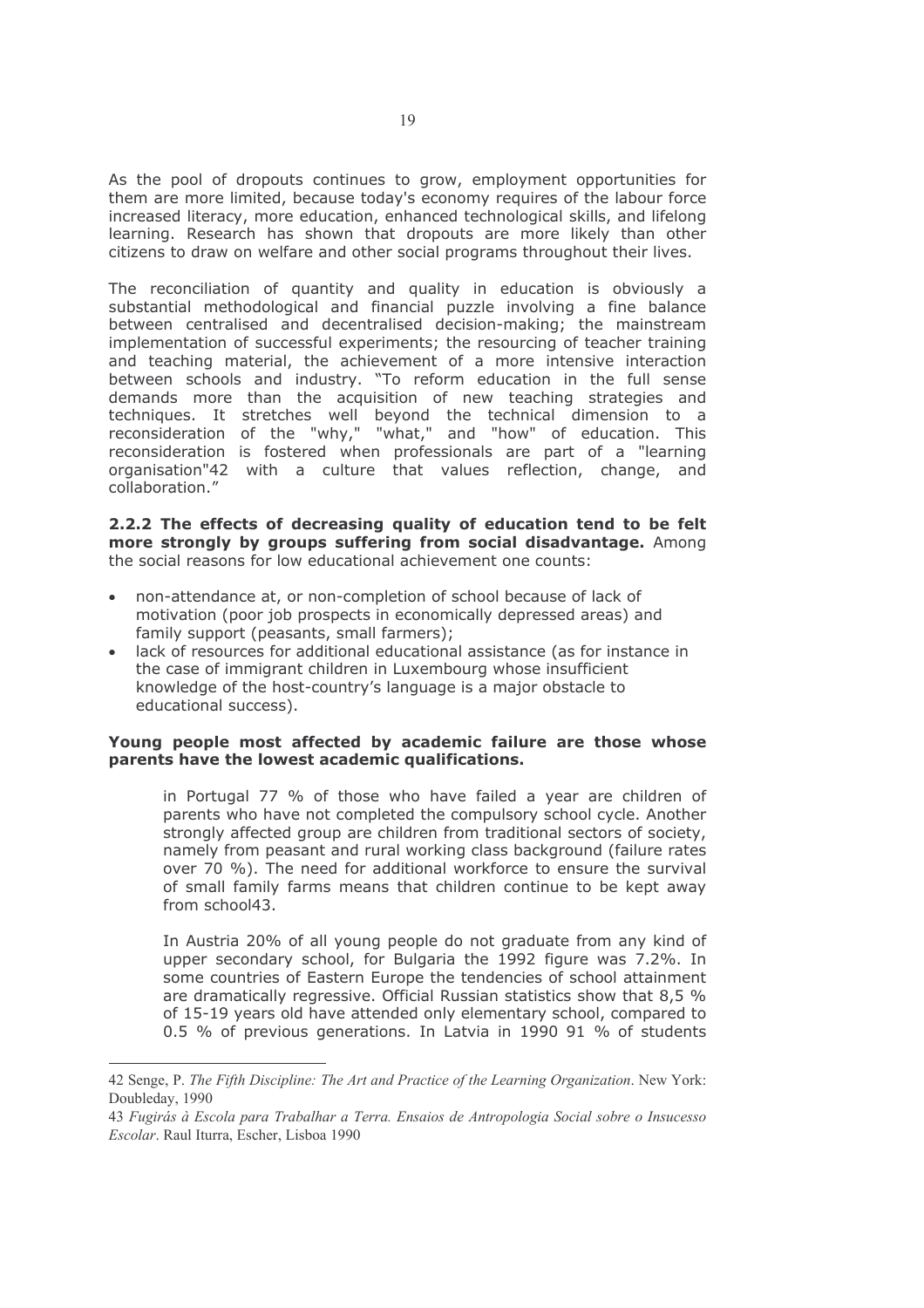finished elementary school while in 1995 they were only 76.5 %. In those countries, where previously education was the single factor of upward mobility, the unleashed market forces have opened new roads of success and new career opportunities that do not take educational qualifications into account. The Russian national report states that a growing number of adolescents prefer street business to school.

In Slovenia, each year approximately 25 % of young people do not continue education at secondary level or drop out of secondary school. With each year of absence from education or employment those young people approach the status of a lost generation which will be difficult to enrol in vocational training courses or in jobs44.

It is to be expected that with the graduate integration of former socialist countries in the global economy and the "normalisation" of their economic activity, education will recover its "market" value. However, a large number of those who are now missing their chance to obtain modern qualifications risk facing difficulties similar to those faced by ungualified job seekers in the countries of Western Europe.

2.2.3 All European countries have experienced a spectacular rise in the number of young people pursuing post-compulsory studies. However, the general picture hides huge differences between countries and drastic disparities between the regions of the same country. For instance, in Romania the increase between 1989 and 1995 is by 155 %. In Russia the number of university students dropped considerably between 1985 and 1995, and is now back at the level of mid 80s. At the same time, the European North of Russia has three times fewer universities than the North-West which cannot be explained only by its smaller population. Similar regional disproportion in the conditions for education and employment can be observed in many other countries.

During the last few decades, post-compulsory education has acquired a double function: on the one hand, it remains the most universal instrument for cultural and economic socialisation; on the other, it has become a shortterm remedy for the unemployment of the younger generations. This means that a simple quantitative growth of educational provision assures a relatively effective temporary "prevention" of the unemployment of graduates. An evergrowing number of young people are kept longer in education and training at a relatively low cost. In some cases, training provision for the unemployed amount effectively to an extension of compulsory education (e.g. the New Deal in the UK and the recent Finnish legislation) unemployment benefits being withdrawn upon refusal to enrol in a training scheme. The usefulness of such measures is disputable given the largely contested quality and relevance of the available courses.

At the present stage of economic development, businesses in Europe tend to invest more in technology than in employment in order to remain competitive on the ever broader and increasingly competitive markets. For some

<sup>44</sup> Unqualified People - A group without Prospects? I. Svetlik IN Employment - Perspectives, Possibilities, Risks. Ljubliana: Znanstveno in publicistično središče, 1992 (in Slovenian)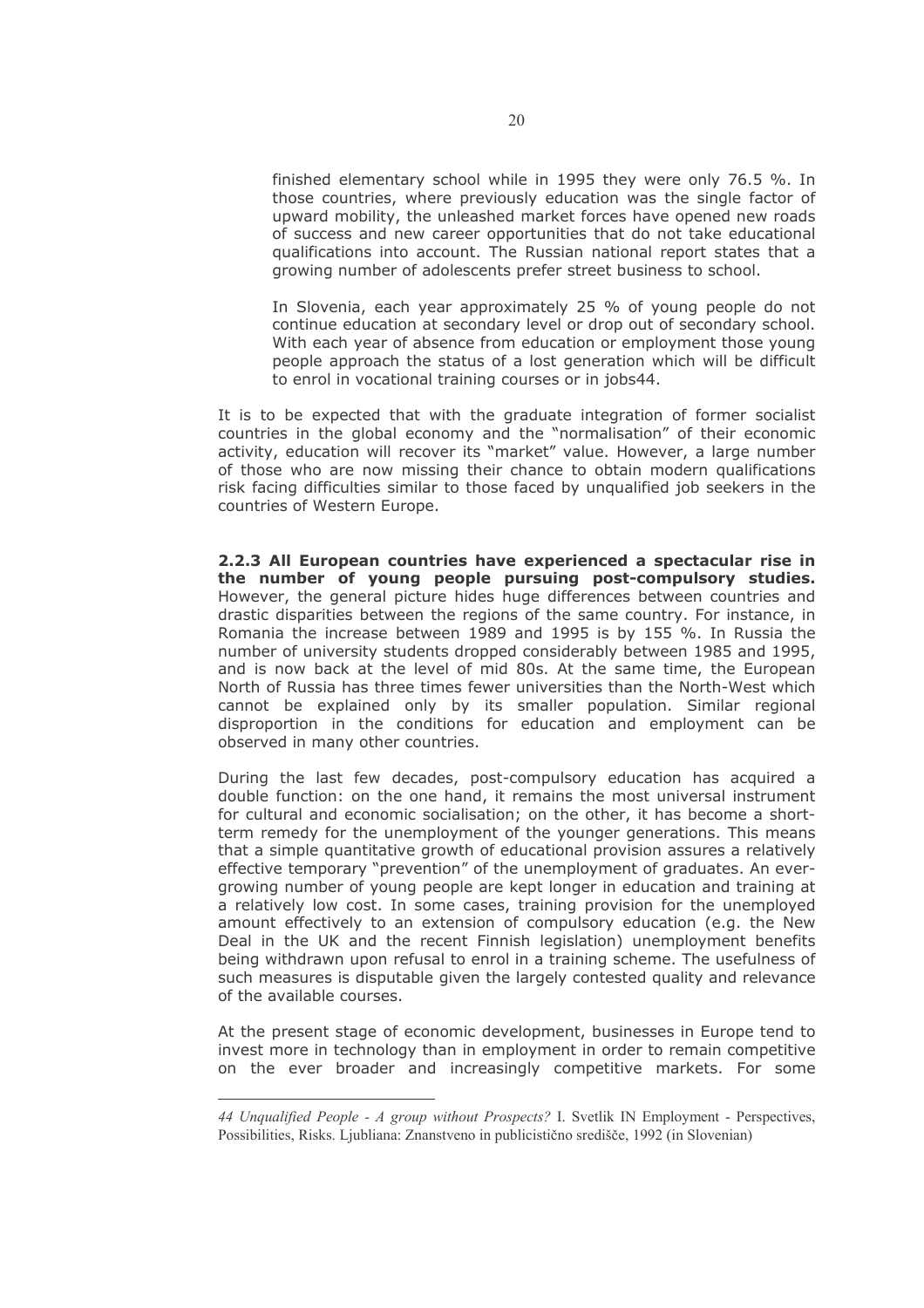countries, where economic growth is due mainly to gains in productivity but where governmental policies have followed the common pattern of encouraging people to stay longer in education, the *containment* function of education can be said to even prevail over the educational function proper. José Machado Pais highlights it in a paper drafted for the purposes of this report "the clearly perverse effect of increasing the level of the qualifications of the unemployed instead of reducing unemployment". He adds: "the countries of Southern Europe have the highest unemployment rates among the OECD countries for people with higher education. Portugal and Greece are the only countries where the unemployment rate of those aged 25 to 35 is lower among those who have left school with minimum qualifications than for those who have completed secondary or higher education courses".

Central and Eastern European countries need to meet the challenge of reforming their formerly over-centralised educational systems and the opening up possibilities for private funding of education while maintaining the principle of equality of opportunity. Public spending for education in most of those countries is lower than in the European Union, sometimes with a tendency to decrease in both relative and absolute terms.

In Russia public educational expenditure has fallen from 5.8 % of the GDP in the 1980s to 3.5 % at present while the GDP has itself diminished by 40 % (according to World Bank estimation). According to a recent Bulgarian survey, the importance of social background on educational achievement was two and half times lower in 1987 than the importance of individual merit. At present both factors have an almost equal weight.

Clearly, current educational policies (limiting sharply public support of universities, for example) do little to promote educational opportunities for socially disadvantaged groups. Even in countries with established welfare systems there is a fear that the progressive decentralisation of educational management and especially the increasing private financing of secondary and even primary schools, the notion of access to education as a welfare right is about to be lost. A Finnish Review of national youth policies raises the concern that "the eventual transition in education will be linked to a more general re-evaluation of the Nordic welfare model" on the basis of liberal standards. "In this context, the equality of educational opportunity is acquiring the characteristics of educational Darwinism, as the focus is increasingly shifting to open competition devoid of any egalitarian measures between individuals on both the educational and labour markets"45. Britain has adopted an enterprise model of school management and financing with the effect that educational selection is now based on the wealth of parents rather than on student's merit46.

#### 2.2.4 Conclusion

Studies surface a growing tendency among young people to oppose institutional control and the socialisation influences associated with it. Much of

<sup>45</sup> Review of National Youth Policy, Finnish Ministry of Education, 1997, p. 143

<sup>46</sup> Globalisation, Social Exclusion and Youth. Phillip Brown IN Youth, Citizenship and Social Change, J. Bynner, L. Chisholm and A. Furlong (eds.), Ashgate 1997 p. 269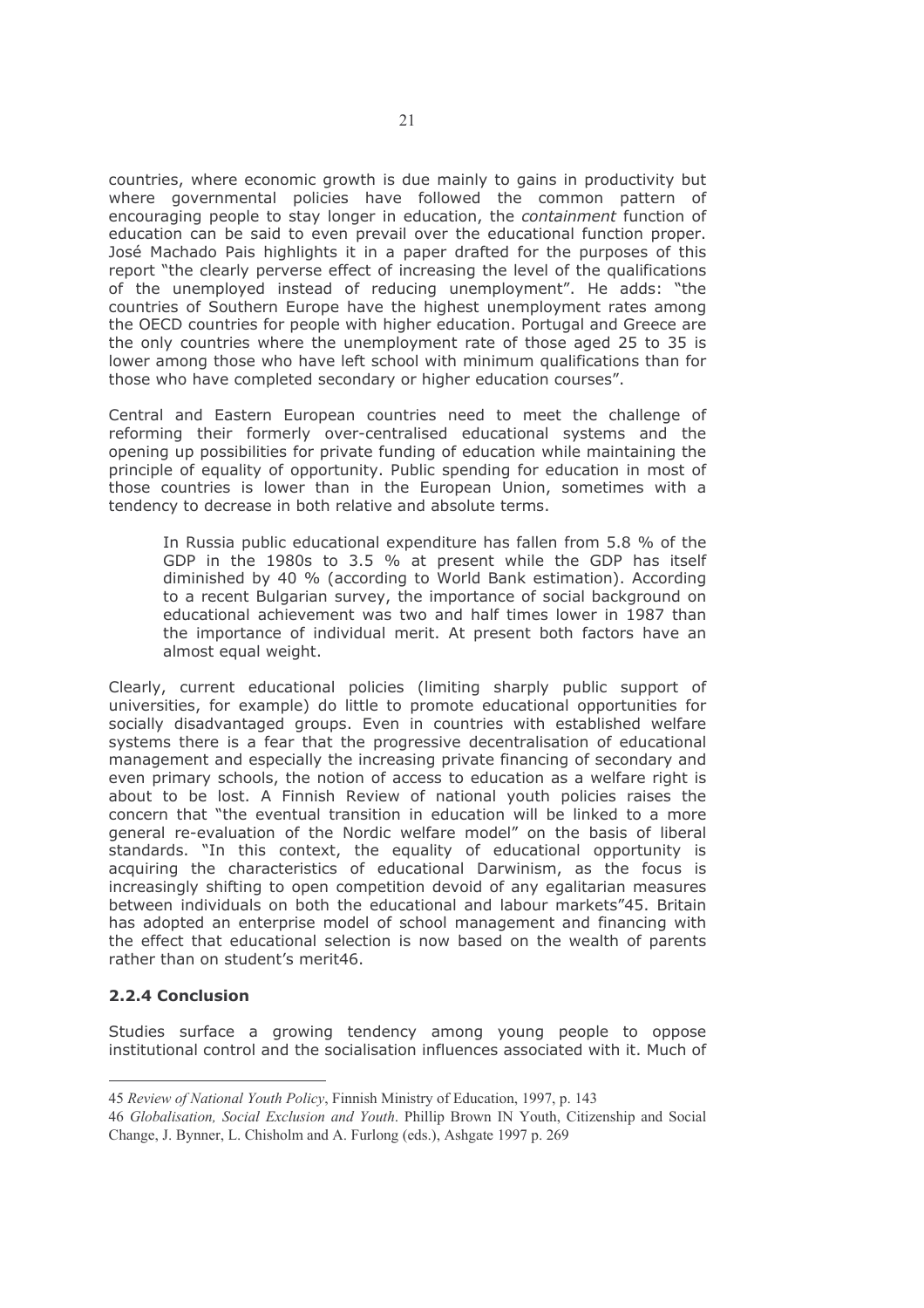the socialisation process takes place now through peer interaction, the media, and in the consumption process. Despite the longer presence in educational institutions and prolonged economic dependence, modern youth is characterised by a relatively high, and growing, level of social-cultural independence.

Educational systems and the peer groups are becoming culturally two worlds apart. The much-discussed violence at school is a symptom of the emancipation of youth cultures from institutionalised adult control. The system's response to the violence phenomenon often reduced to policing, stronger enforcement of school internal regulations and more severe disciplinary measures address the symptoms, not the causes of violence. These causes, although barely studied, appear to be related to the process of individualisation and students' discontent to being subordinated to institutional power and impersonal rules, of being "de-individuated" by the "system". Alternative responses have been experimented on a small scale: giving more autonomy and responsibility to students in determining curricula, schedules and rules of behaviour; the constitution of age-mixed learning groups providing stronger adult presence not in the role of authority but in the role of peer. The successful proliferation of such models is a condition for the modernisation of education in Europe. It will depend upon a greater decentralisation and de-regulation of educational systems, but also more public support (methodological, pedagogical and financial) to the initiatives of individual educational establishments.

Strategies for improving educational provision should aim at closer interaction between the worlds of education and work. Comparative studies on the modes of transition from education to work confirm that earlier experience of working life (during the course of education), as in the case of Germany and the Scandinavian countries, favours the integration of young people into the labour market and the early development of an identity in the world of work.47 Another objective should be the broadening of the notion of educational credentials to allow for a diversity of educational forms and contexts which encourage talents and skills that are economically useful but currently locked out from the formal recruitment process. Ultimately, the information (or learning) society will require a transition to models of education that recognise studying as a socially and economically productive activity, and stimulate the production, as well as the acquisition of knowledge within the educational cycle.

#### $2.3.$ Risk behaviour as a factor of exclusion

Youth research is starting to build a conceptual framework for the understanding of the mechanisms and the extreme complexity of transition routes into exclusion. The family backgrounds of those young people who slip into drugs and trafficking, into "alternative careers" in crime or on the edge of the law have statistically common characteristics (low-income families, often missing parents and especially male relatives, poor school achievement). However, individual paths need to be studied and understood much more thoroughly than at present in order to provide the basis of meaningful and

<sup>47</sup> Young People and Work, F. Gamberale and T. Hagström (Eds), Arbete och Hälsa 33, 1994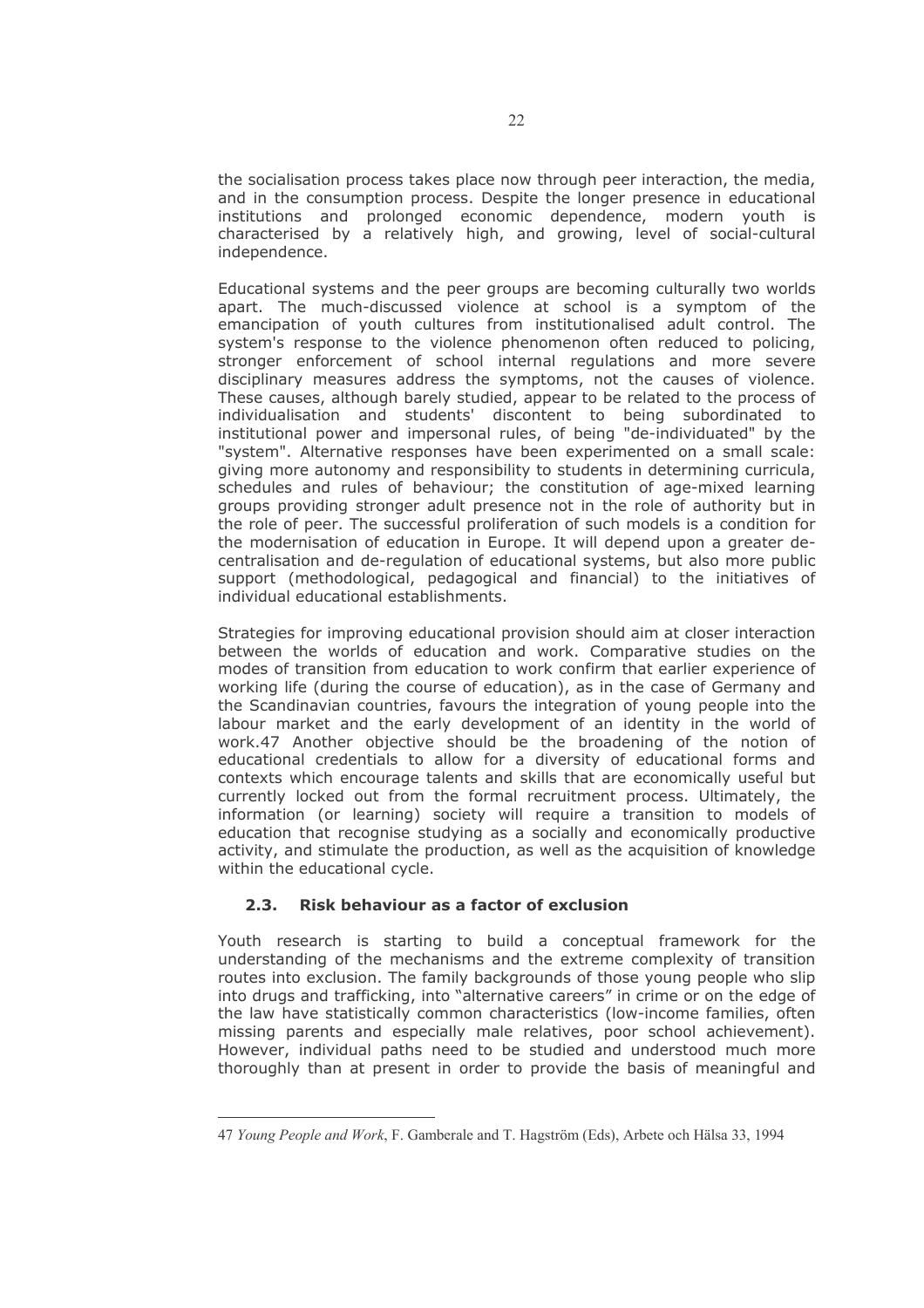effective prevention of exclusion48.

#### **2.3.1 Drugs**

Research reveals a considerable diversity of national situations concerning drug consumption among the young.

Portugal witnesses a changing profile from consumption to trafficking, which means that the cycles of drugs and crime increasingly overlap and endanger even more the affected populations (a history of conviction aggravates exclusion). In the UK there is strong research evidence that the use of drugs has increased over the last decade and the number of registered addicts to hard drugs has doubled 49. In the Czech Republic the number of young people experimenting with drugs has increased from 6 % in the 1980s to almost 30 %. Furthermore, the age of first attempts in drug consumption is lowering as the drug "offer" is spreading around school areas. The general situation of youth drug consumption in this country is reported to be now similar to that of Amsterdam50. In some countries (for example Romania) insufficient statistics make it difficult to establish trends with certainty but the accounts of specialised institutions lead to believe that consumption and trafficking are growing involving ever younger sections of the population.

In Germany, Austria and Switzerland, on the contrary, research shows that the attraction of drugs for young people is decreasing and that the age of drug consumers is raising.

Drug use most often cumulates with other social or psychological problems. UK school surveys have demonstrated that young people from single parent families and from homes without a full-time wage earner are over-represented among vulnerable youngsters. Moreover, the levels of school exclusion among these young people are high and young people themselves have frequently been in focus of police attention. The bulk of social problems have their root in young age as a function of families' economic conditions.

Most experts agree that the present school, employment and justice systems do not resolve the problem, but act a part of it by reproducing the processes of exclusion. In most countries drug consumption is illegal but law enforcement has failed to control illicit supply or to reduce illicit demand. On the other hand, it confronts young people with the difficult choice of breaking the law, often as a first step in a spiral leading to more serious offences. Finally, many of the adverse effects of drugs stem from the criminalisation of

<sup>48</sup> Vulnerable Youth and Processes of Social Exclusion: A theoretical Framework, A Review of Recent Research and Suggestions for A Future Research Agenda. Bob Coles IN Youth, Citizenship and Social Change in a European Context. J. Bynner, L. Chislholm and A. Furlong (eds.), Ashgate 1997

<sup>49</sup> The Normalisation of Recreational Drug Use Amongst Young People in North-West England. Measham, F., Newcombe, R. and Parker, H. IN British Journal of Sociology, 45 1994, pp. 287-312

<sup>50</sup> Data from 1995 and 1996 surveys of the Institute of Children and Youth of the Czech Republic.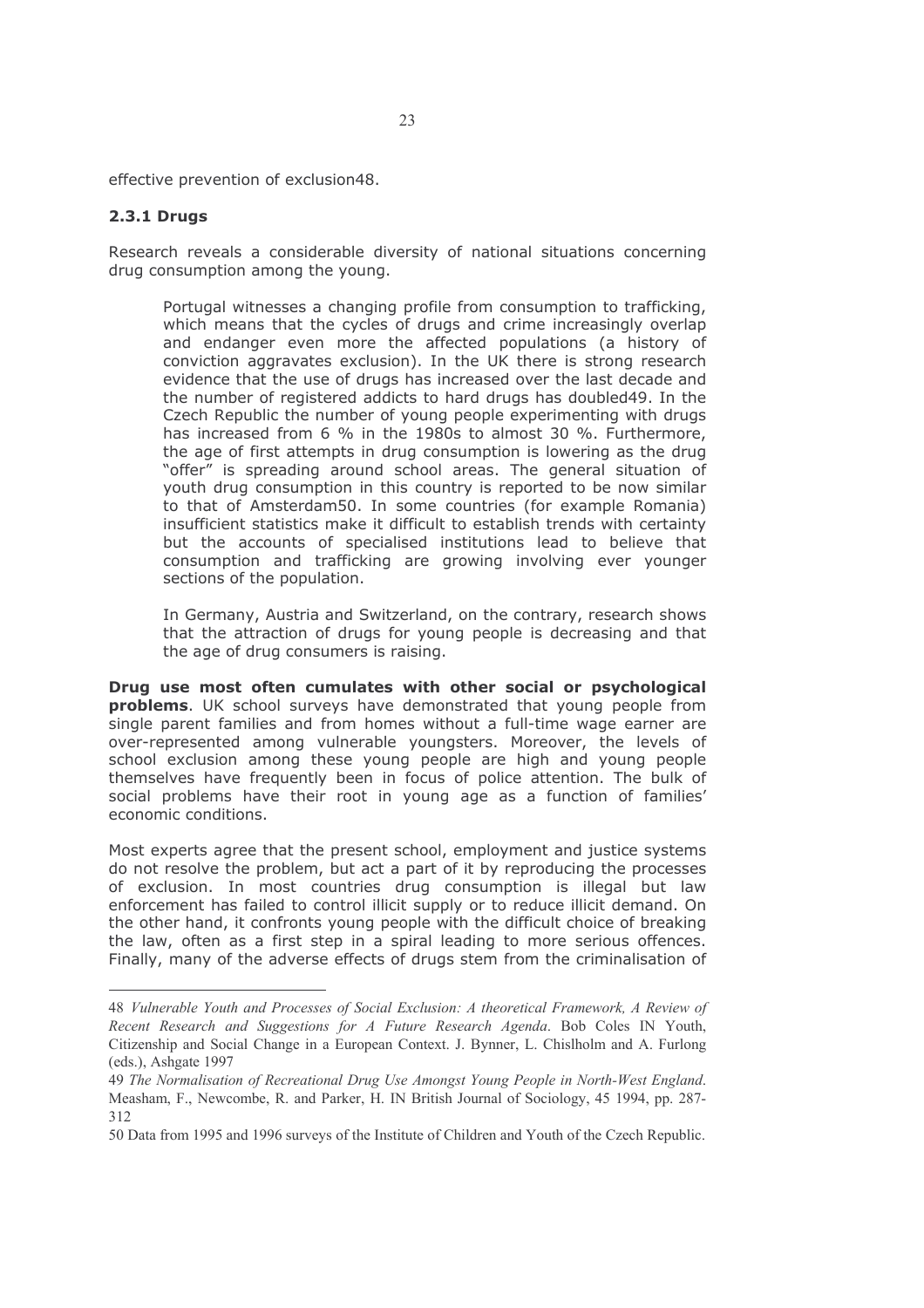drug consumption rather than from the drugs themselves51. While the understanding of the health risk associated with drugs should be the object of prevention strategies, the legalisation of various mild substances could prevent the risks associated with the stigma of a court record.

#### 2.3.2 Delinguency

Youth delinguency, although not yet reaching the alarming rates of the USA or Canada, is becoming a serious issue for contemporary youth and social policy in all European countries. Recent changes in the methods of statistical registration of offences in a number of countries renders data regarding the evolution of youth crime rates unreliable. However, reports about a steady rise of youth offences attract media attention beyond precedent, often to the detriment of a realistic assessment of facts. Although it is true that offences committed by young people tend to increase and that the age of the offenders to decrease52, traffic and property offences continue to represent the bulk of all registered offences (more than 90 % in all countries) while the part of violence and serious crime register a very slight increase.

Involvement in offending and drug use amongst young people [in the UK] is widespread - one in two males and one in three females admitted to committing offences and the same number admitted using drugs at some time, though most offending is infrequent and minor. We know that a disproportionate amount of crime is committed by a hard core of persistent young offenders, with about 3% of offenders responsible for 25% of offences53.

Discussions in research literature evoke a combination of factors favouring the engagement in crime.

- Disadvantaged family background (unemployed parents who lack the necessary cultural capital to support their children in their educational careers):
- the concentration of poverty in urban areas hampering the educational performance of schools (declining wages and growing unemployment of high-school leavers de-motivate from the pursuing of education);
- the particularities of identity formation in conditions of deprivation and lack of prospects (unable to gain self-respect through achievement in school or in a job, youngsters turn to illegal activities that bring the esteem of their peers);
- a youth culture in the inner cities endorsing short-term rewards. The rise

<sup>51</sup> The war on drugs. Prohibition isn't working, some legalisation will help. Richard Smith, British Medical Journal. Volume 311, 23-30 DECEMBER 1995

<sup>52</sup> With all the reservations that the court statistics do not necessarily reflect only the increase of commited offences but perhaps also the growing efficiency of police and judiciary, the figures are eloquent. The number of offences committed by minors in Russia doubled between 1991 and 1995. According to the estimation of criminologists the rate will increase by 40 to 60 % by year 2000 and will remain higher than those for the population as a whole. In Poland the number of verdicts for young offenders rose by 35 % between 1989 and 1991. In France juvenile delinquency increased by 80 % between 1989 and 1995.

<sup>53</sup> Tackling Youth Crime, Home Office Consultation Paper (http://www.homeoffice.gov.uk/tyc.htm)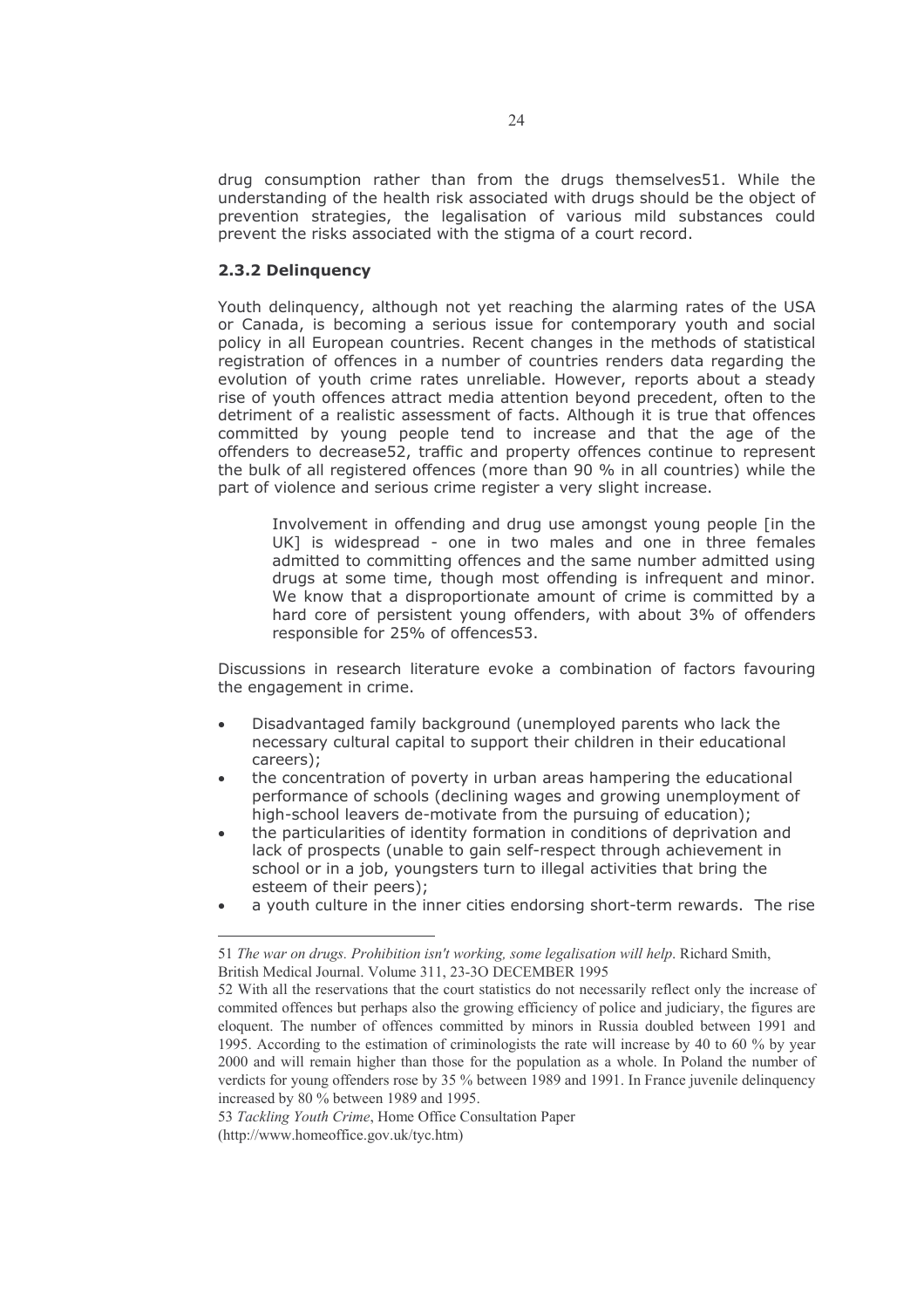of "symbolic delinguency", most visible in the form of urban violence, drives researchers to examine post-modern patterns of identity formation in the light of the process of "aesthetisation" of everyday life and the disappearance of dominant value models54. Economic dependence increases the importance of social independence, that is, of having a status in the peer group that leads to pressure to take risks. The cumulated effects of the lack of authoritative adult life models and value systems, and the lack of motivating career and status prospects in the crucial phase of identity formation play a crucial role in the rise of contemporary youth deviance.

Young people who have been brought up in community care represent the perhaps most vulnerable category. Here, again, consistent information is missing across the countries but where available, it discloses troubling patterns of exclusion.

Although very few young people in Britain are in community care (around one %), almost one in four in ten youngsters in prison had spent time in care55. A study of British young people in care56 has found that three quarters had no educational qualifications at 16, compared to just 11 % among the age group in general. A correlation between growing up in care and homelessness and teenage pregnancy has also been reported. This data confirms again that risk factors tend to group together for certain categories of young people, proving the necessity of integrated strategies of prevention and social integration.

In Russia the number children in care is on the increase. The annual state report "About the Situation of Children in the Russian Federation" in 1997 stressed that after leaving care their situation on the labour market is particularly difficult due to inadequate education and training. New models of community care and experimental educational programmes have been developed but the initiatives are often blocked by the lack of finance.

Despite positive research evidence about the effectiveness of certain preventive and social integration strategies, they have not yet gained sufficient ground versus repressive approaches to youth delinguency in governmental policies. Neither are they conceived within the framework of general youth policies against exclusion and attributed sufficient resources. In the present state of events, criminal justice appears to belong to the array of factors of exclusion, making already disadvantaged young people even more marginalised through the stigma of a court record. Policy response to crime must shift more decidedly from repression to prevention focusing increasingly on at-risk young people and on the underlying social and economic factors associated with crime and criminality.

<sup>54</sup> Anomie and Alienaton: Violence and Knowledge in Youth Subcultures. Nikos Gousgounis, http://www.geocities.com/Athens/Olympus/7722/youthI.html

<sup>55</sup> Vulnerable Youth and Processes of Social Exclusion: a theoretical framework, a review of recent research and suggestions for a future research agenda IN Bynner, J., Chisholm, L. and Furlong, A. (eds.) Youth, Citizenship and Social Change in a European Context, Avebury: Aldershot 1997

<sup>56</sup> Leaving Care and After. Garnett, L., NCB: London 1992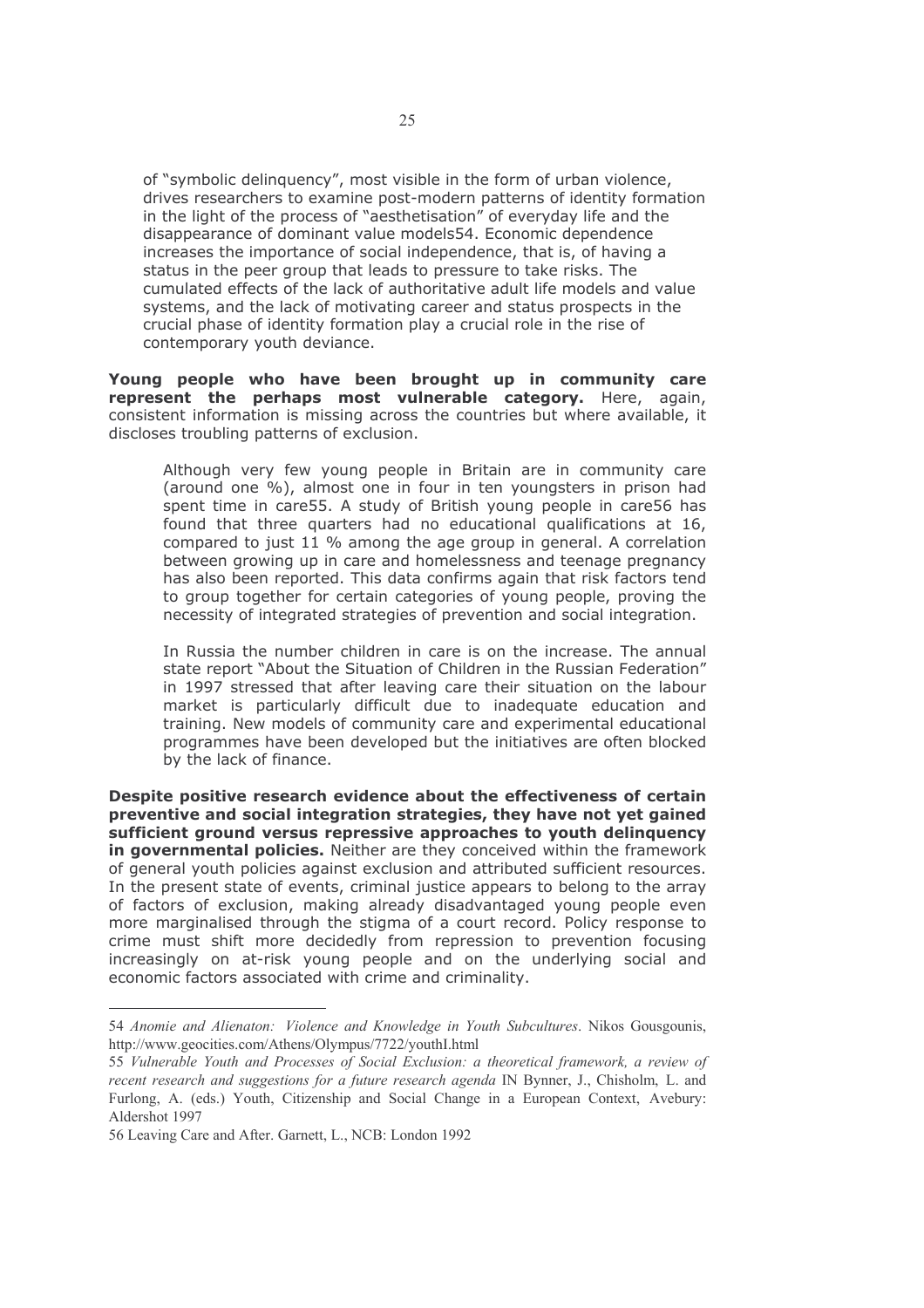#### Observers point out that there is a striking lack of coherence between criminal justice and welfare policies with regard to young people. In criminal justice they are the priority target group; in social security, they are of lowest priority 57.

Along with the adoption of broad crime prevention strategies, European societies need to develop a more tolerant attitude to minor offenders. Experience shows that alternative measures do not lead to an increase in the relapse rates. On the contrary, relapse rates for young people condemned to a prison sentence are very high (50 % in France, for example). The researchers' opinion is that "arguably, there are clear criminological indications that support the change taking place in prosecuting juvenile delinquency. Almost all young people are at some passing period involved in some sort of criminal activity, but no conclusions about a potential criminal career can be drawn from this as long as those juveniles are not cut off from social changes because of a prison record and its consequences".58

Bob Coles draws from research evidence the following suggestions of social support and policy interventions that could help orient vulnerable young people towards more positive life styles:

"Integrated measures involving socially supported accommodation, training with real employment prospects and mobility to a more prosperous geographical area... offer care leavers a more realistic chance of making successful youth transitions than 'leaving care schemes' located on 'sink estates'. On the other hand, young people with special needs and disabilities require not so much an escape route out of the communities in which they live, but a more supported gateway into them"59.

A recent study on the effectiveness of youth work in Scotland suggests "the transfer of resources from criminal justice to youth work as a means of reducing the long-term economic and social costs associated with crime"60

In many cases reforms of judicial systems have taken place to promote a decriminalisation of certain delinguent acts, to denounce the tough sentences as a prevention measure, to raise the age of offenders treated by juvenile courts, and to strengthen pedagogical approach to juvenile delinguency (Austria, Netherlands, France).

A special effort must be made to reach young people at risk early and provide them with means and motivation to learn to recognise and avoid risks and

<sup>57</sup> Youth Policy in the United Kingdom and the Marginalisation of Young People, Howard Williamson IN Youth and Policy, 40. 1993, p.36

<sup>58</sup> The Possibility of the Education of Children in Public without the Application of Force. C. Pelikan and A. Pilgram IN Second Report on Youth in Austria, Federal Ministry for Youth and Family, Vienna 1995, p. 78

<sup>59</sup> Vulnerable Youth and Processes of Social Exclusion: A theoretical Framework, A Review of Recent Research and Suggestions for A Future Research Agenda. Bob Coles IN Youth, Citizenship and Social Change in a European Context. J. Bynner, L. Chislholm and A. Furlong (eds.), Ashgate 1997, p. 83

<sup>60</sup> Evaluating Youth Work. F. Cartmel, A. Furlong, S. Hall and J. Powney. Report for the Scottish Council, Education and Industry Department, 1997, P. X.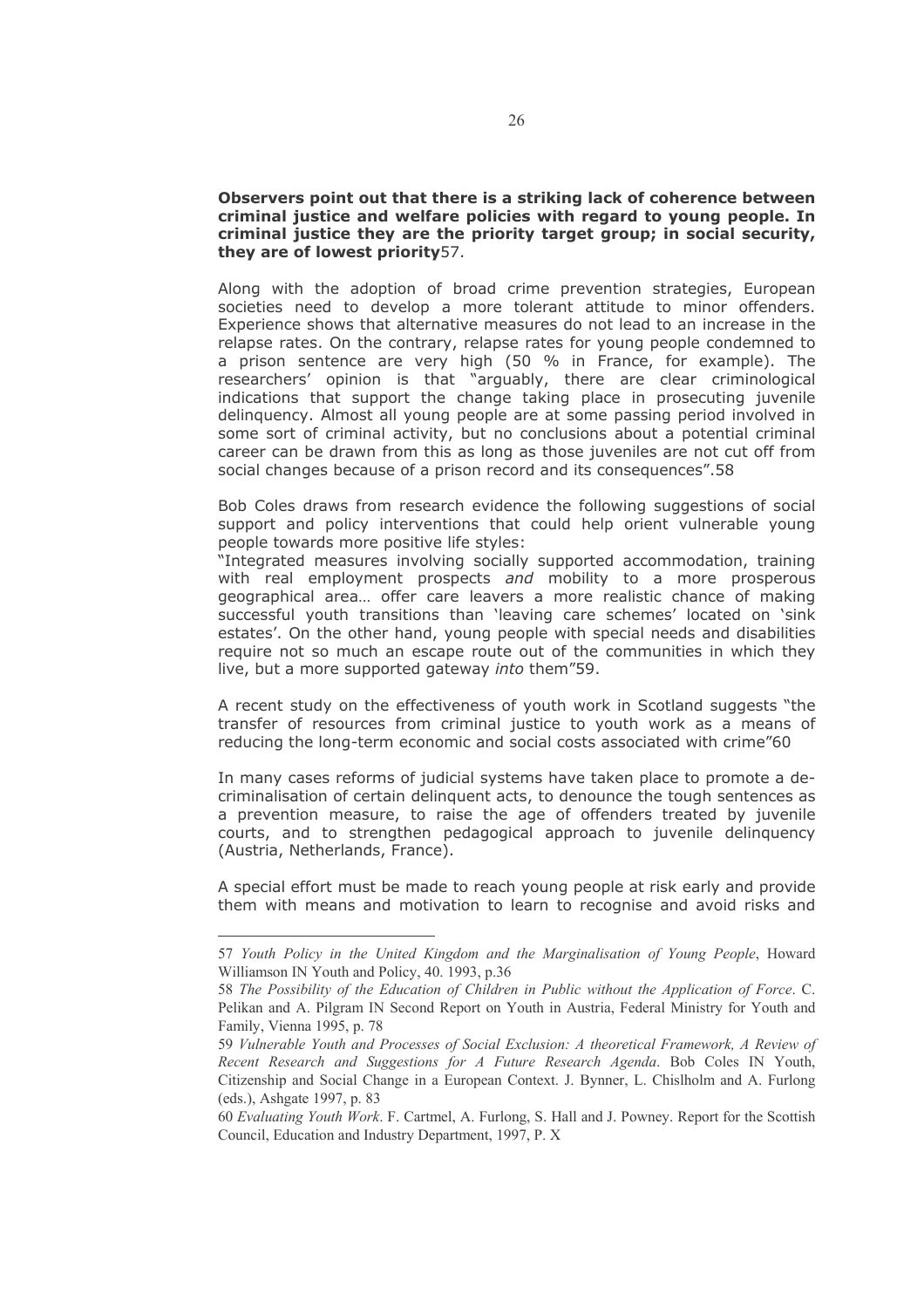take independent decisions. What can make a positive difference is the presence of caring and respecting adults in the context of institutions (schools, youth clubs, information, training and leisure centres) built on the principle of de-segregation of age groups.

#### Youth policy - a modernising force? III.

Youth policy is in transition - as a concept as well as practice. The original concept of youth policy was developed in the post-war period when reaffirming citizenship as a *political* relationship between individual and society was a major concern (state power was feared as potentially "destructive" and it was urgent for civil society to re-appropriate control over the state). At present, the force of contradiction has shifted back to society whose internal divisions are increasing to the point of threatening social cohesion. The state is required to resume its role of "mediator" between conflicting groups. The changing function of youth policy should be analysed in the light of that reverted relationship.

# 1. Youth work: a policy partner, a policy instrument

Limiting for a long time their raison d'être to the support of voluntary youth activities, youth administrations regarded youth organisations as their most legitimate, and even only partners. They are now in the process of constructing a new platform based on the open defence of youth rights61 and the provision of structural conditions for youth development, redefining some forms of youth work as a part of these conditions.

Youth work has always been considered, and rightly so, a valuable instrument for developing young people's interest in, and capacity for social and political participation, and more recently as a framework for the social re-integration of vulnerable or disadvantaged youth.

The picture of youth work structures and their evolution is extremely varied across the continent. Represented mainly by youth organisations for a long period since the beginning of the century, it has incorporated new forms of open youth work and community education in the 1970s and 1980s and evolved towards special prevention and integration programmes targeted at vulnerable groups in the 1990s. As the management and fund-raising activities within youth work have acquired a greater importance, a tendency towards the professionalisation in the context of both voluntary associations and youth service could be established but the role of yolunteers has remained essential62.

Independently of the evolution of forms and methods of work, the core principles (identified by Thompson63) distinguishing youth work from other

<sup>61</sup> A delicate operation as the very term as "youth rights" connotes a certain opposition between "young" and "not young", but no more than the - more or less accepted nowadays -opposition between women and men, straight and homosexual, majority and minorities...

<sup>62</sup> Young People and Associations in Europe, Vanandruel, M., Amerio, P., Stafseng, O. and Tap. P. Council of Europe Publishing 1996

<sup>63</sup> Experience and Participation: Report of the Review Group on the Youth Service in England,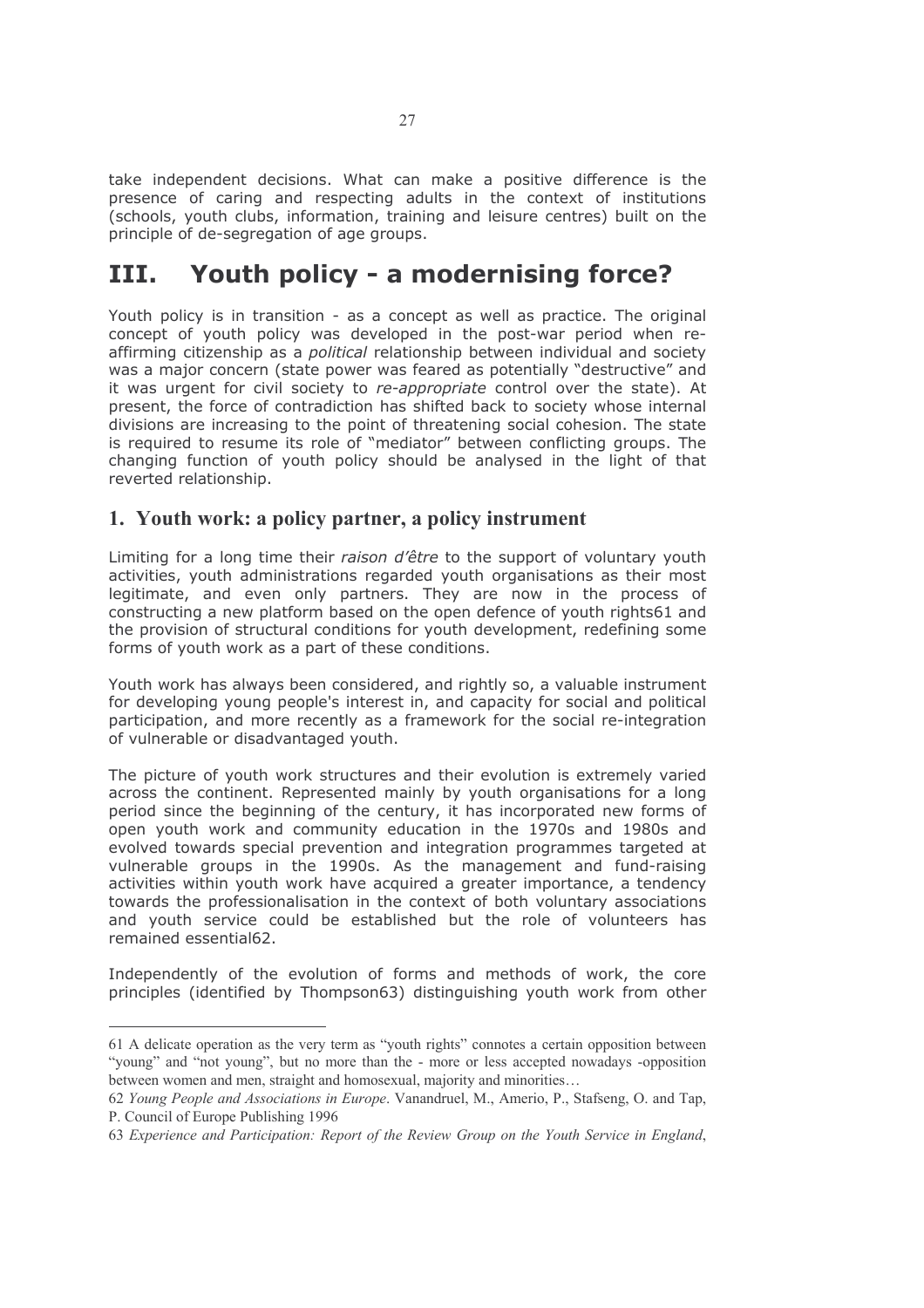services and from other forms of education - experiential curriculum, participation of young people in decision-making, voluntarism, and a nondirective relationship between youth workers and young people, have never been questioned.

It is difficult to estimate the number of young people who are members of youth organisations due to the absence of a standard definition of what a youth organisation actually means. If one excludes from the category of youth organisations the sports, religious, political and trade-union structures and groupings, the average membership in youth organisations in the EU countries is about 7 %. If, on the other hand, one accepts an enlarged definition, the numbers are significantly higher (over 50 % for the 15 EU member countries) 64. It is estimated that some 25 percent of children and youth in Poland are involved in various youth organisations and groups. 4.7 % of Romanian young people are members of youth associations, 1.4 % of them of non-political nature. It is estimated that only 1 % of the Romanian youth takes part in voluntary projects and activities. In the Czech Republic 18-20 % are more or less active members of youth organisations (65 % of them with a sports profile). Around 20 % would be ready to do voluntary work for limited periods, preferably abroad which raises questions about the real reasons behind this desire65.

Still, there are countries where youth services and community education are only starting to develop (Central and Eastern Europe, but also Austria), others where provision is being reduced (for example in Sweden a large number of youth clubs has been closed in the past years), or growing (in France state- and community funded jobs are being created in the social care sphere within the framework of the governmental programme against youth unemployment). Youth work agencies and organisations receive public financial support but the extent of it is judged by them as unsatisfactory. Youth work actors are more and more confronted with a narrowly instrumental perception of youth work requiring quick and massive results in counterbalancing the various factors of exclusion.

A recent expert evaluation of the effectiveness of youth work in Scotland gives an overview of the difficulties of evaluation and provides a valuable analysis that can be relatively safely extrapolated to contemporary youth work conditions and outcomes in general. We shall therefore quote it at length:

In the modern world, effective youth work can help equip young people with useful skills and information and may help them develop as responsible citizens... The failure of youth work to address the complexity of modern youth transitions must be regarded as a major shortcoming of the service and is reflected in the age-related decline in participation among young people. Mainstream youth provision tends to centre on young people who are in the organised leisure phase: as they begin to favour more casual leisure pursuits there is a noticeable drop in the uptake of youth services... The main models of youth work

**HMSO 1982** 

<sup>64</sup> The Young Europeans: Eurobarometer 47.2, European Commission 1997

<sup>65</sup> Data from a 1997 survey of the Institute of Children and Youth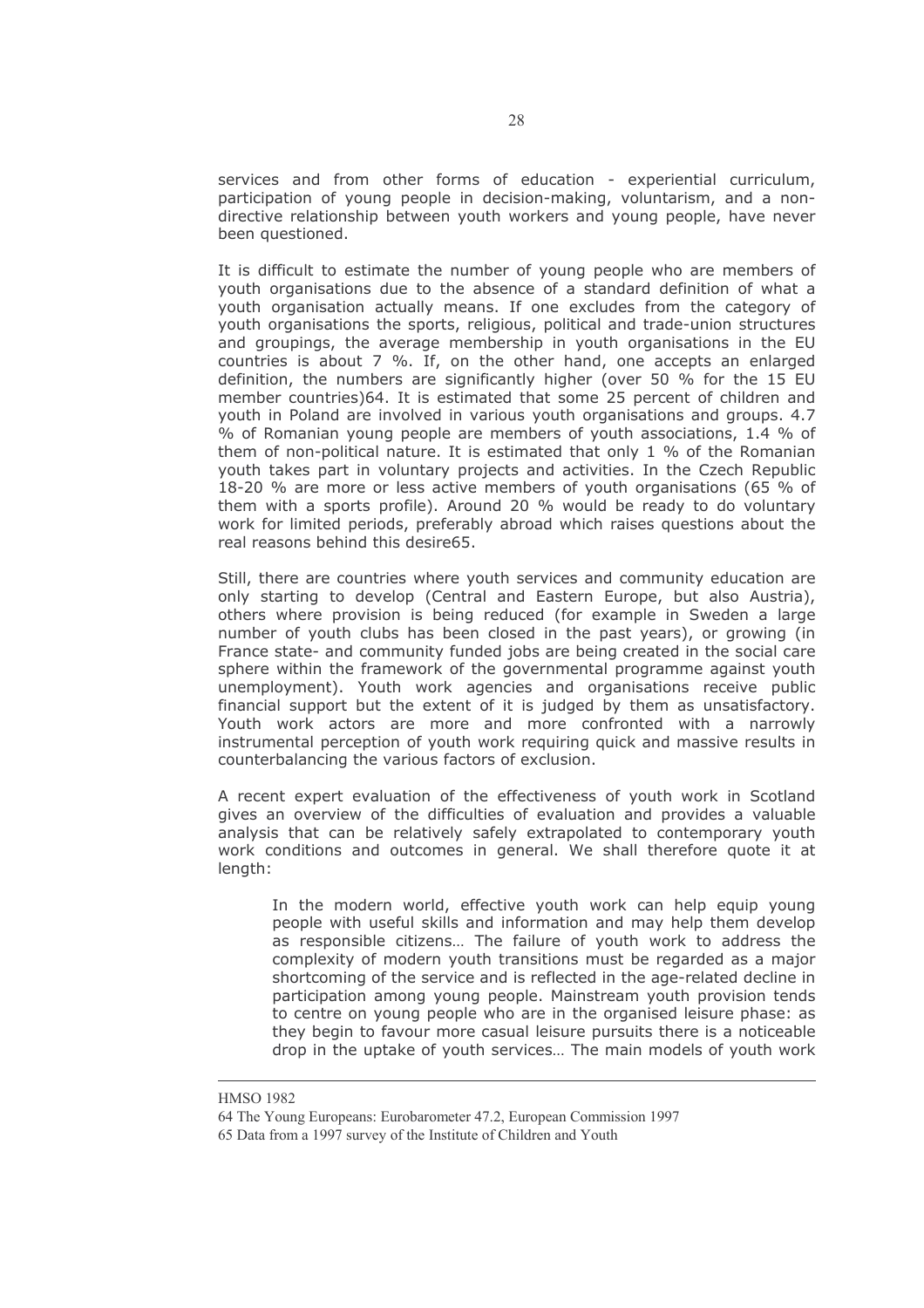were developed at a time where the client group was a much more clearly defined age group and one indicator of its limited effectiveness relates to the extent to which youth work fails to attract or meet the needs of young people who face complex decisions and challenging economic circumstances. The main exception to this was found in relation to detached and outreach youth workers who frequently managed to make effective contact with young people who found more traditional forms of youth work inappropriate. At the same time, we were struck by the low priority given to the maintenance of this type of provision which can provide the most vulnerable young people with an essential source of support66.

It is crucial that decisions concerning the scope and content of youth work provision are made in each country on the basis of thorough evaluation of effectiveness of the range of existing forms. However, it is also important to realise that youth work provision aimed at disadvantaged groups can only be beneficial if conceived as part of coherent preventive and integration strategies and that such strategies should be at the core of contemporary vouth policies.

# 2. Towards a broader concept of youth policy

For some observers, the modern concept of youth policy as a complex of strategies supporting youth transitions is over-ambitious and impractical. They evoke the heritage of administrative divisions as an enormous obstacle for the design and implementation of an integrated youth policy. In many countries, "universalist" youth work is within the competence of youth ministries or committees while special prevention lies with Social Affairs or the Interior. The attempts made in some countries (notably the Nordic countries, the Netherlands, Luxembourg, Russia...) to deal with youth issues in inter-ministerial committees have done little more than raise the awareness of sectorial administrations such as health, education or justice, of the need for a specific attention to problems related to young people67.

Often without dedicated budgets, these bodies have had a limited impact. In Finland, the Advisory Council for Youth Affairs established in 1995 as a consultative body seeking "to build co-operation and networks across partypolitical and administrative boundaries"68. Relying mainly on experts, the Council "pushed aside and excluded from youth work politics" organisations and youth workers. "And it seems that many new, socially relevant and politically hot issues concerning young people (their life in the margin

68 Review of National Youth Policy, Ministry of Education (Finland) 1997, P. 206

<sup>66</sup> Evaluating Youth Work. Cartmel, F., Furlong, A., Hall, S. and Powney, J. The Scottish Council for Research in Education report, 1997, pp. 105-106

<sup>67</sup> According to experts, the creation of a specific governmental body (the Russian State Committee for Youth Affairs) with limited competence and resources (0.01 % of the GDP are allocated to youth policy) cannot compensate for the massive degradation of youth service infrastructure. The promising experiments with youth enterprises never received the necessary support). The forthcoming reforms will deprive enterprises from the remnants of facilities for sports, health, culture and recreation to transfer them to local authorities. As most of the communities do not have enough budgetary resources for the maintenance and exploitation of infrastructure, it will probably be lost for young people.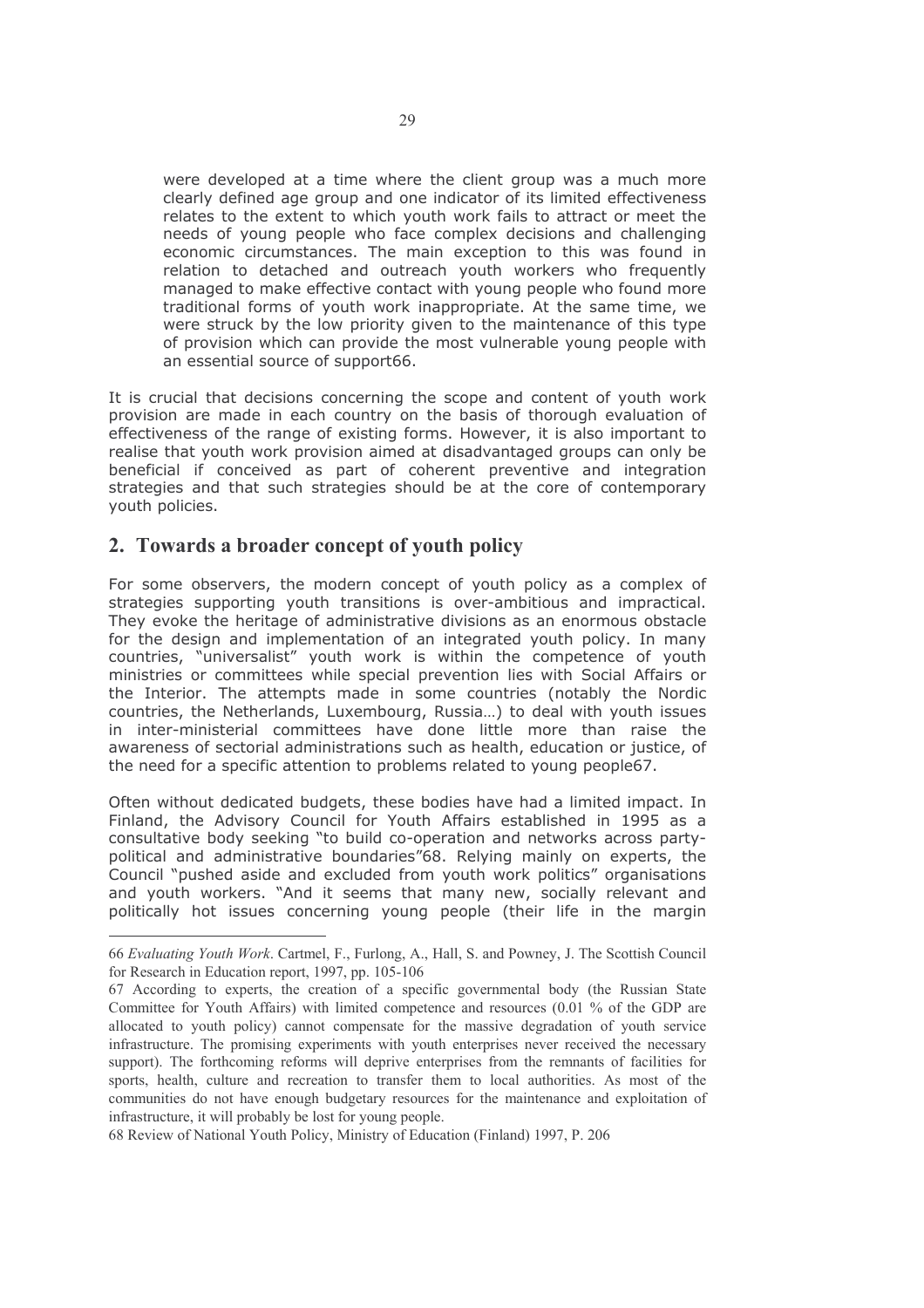between school and employment, faced with the uncertainty and the risk society) constitute a clearly distinguishable set of problems, but when it comes to the making definite decisions in budget preparations, young people are left in no-man's land"69.

Youth policy will have, in its new role, to face uncomfortable tensions around inter-generational distribution of resources. "In the past, at least in countries like Italy, the interests of the younger generation have been largely disregarded", states Alessandro Cavalli70. He adds that "...in many other fields the interests of future generations are treated as secondary to those of the present adult generations; see, for example, the heavy burden placed on future generations by the accumulation of huge public deficits, or the way in which, in many countries, old age pensions are financed through the contributions of the younger generation of workers... We know that the 'conflict of generations' has to a large extent disappeared from the domestic arena, but this conflict is structurally embedded in some crucial institutional arrangements of our societies".

Indeed, the issue of the respective burdens and benefits of different generations with respect to welfare systems is a potentially conflictual one. It has already made an appearance in the public debate in Italy, where the proportion of old age pensions in the GNP is approximately 15% (against an EU average of 10%), but given the persistent demographic trends all over Europe (except in Turkey), it should be taken into consideration early and seriously.

Many countries have proceeded to a decentralisation of youth policy competence with a view to introducing a greater flexibility and ensuring better and quicker response to local needs. However, as a French observer notes, the effect is the acceptance of ghettos concentrating together marginalised families, most often from minority background and offering no future to young people, stigmatised only because they happened to live there 71. Youth policy is now facing a dramatic need for re-conceptualising the scope of its responsibility for youth transitions. In Pat Allatt's terms "rather than a shared commitment between state and parent, increasingly the resourcing of the young is reallocated to the family, whatever its changing form" which leaves little hope for young people whose families dispose of insufficient economic, social, cultural and affective resources72. Inventing forms of socialisation into citizenship, alternative and complementary to the

<sup>69</sup> Ibid, p. 245

<sup>70</sup> The delayed entry into adulthood: is it good or bad for society? IN Jovens en mudança, Actas do Congresso Internacional "Growing up between centre and periphery". Lisboa, 2-4 de Maio de 1996., Edições do Instituto de Ciências Sociais da Universidade de Lisboa No 10, 1997, p.185

<sup>71</sup> Les politiques de la jeunesse en France : Crise des modes de régulation traditionnels et essoufflement des "nouvelles" réponses étatiques. Dominique Duprez IN Jeunesses et sociétés, Armand Colin, Paris 1994, p. 307

<sup>72</sup> Conceptualising Youth: Transitions. Risk and the Public and the Private. Pat Allatt IN Youth. Citizenship and Social Change in a European Context, J. Bynner, L. Chisholm and A. Furlong (eds.), Ashgate 1997, p. 92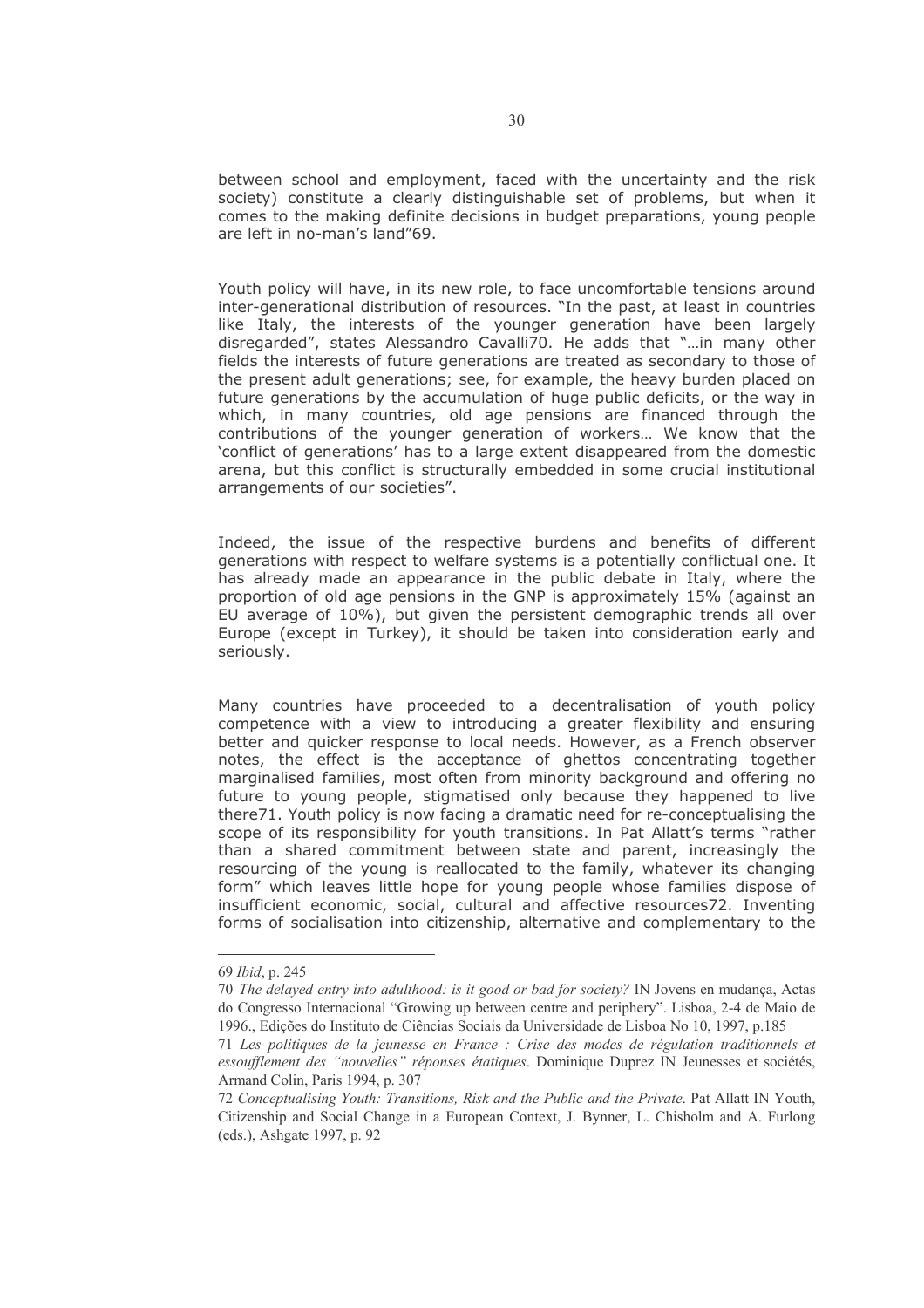dwindling socialisation through entrance into the labour market, is a matter of urgency concerning youth as a whole.

A statement found in a research paper on Polish youth holds true for most countries in Central and Eastern Europe:

... the government has not yet adopted a clear position on matters affecting youth, and its decisions are often uncoordinated and haphazard. As a result, young people are discouraged from becoming involved, and they no longer believe that they can shape the reality around them. They become passive and helpless, convinced that it is no use trying. Apathy and passiveness have their roots in the inefficient education system, which does not encourage students to achieve success and tends to kill their initiative. As a result, children's early experience of living in society often makes them withdrawn, unconcerned, and indifferent73.

### 3. Virtually absent: a new meaning for "participation"

In virtually all European countries young people are severely underrepresented in political structures and institutions:

in Switzerland, of all candidates for the National Council in 1991, 17 % were under 30 and none was elected.74 The Swedish Youth Board surveyed in 1995 the political influence of young people aged 18 to 35. Although this group constitutes one third of those entitled to vote, it is represented by only 1 % on the boards of government agencies.75

Surveys confirm that young people are not interested in "classic" party-led, ideology-based, election-driven policy-making but are, instead, often sensitive to the "big issues" of global politics such as the environment, nuclear weapons, the protection of animals, the defence of human rights, the fight against racism, assistance to developing countries etc.

For example, 44 % of the current generation of citizens in the UK in their twenties hold the view that politicians are in politics mainly for their own benefit76.

The general European trend should, however, be interpreted carefully as it may turn to be easily reversible.

For instance, the Fourth IARD youth survey (1997) reports a striking phenomenon of radicalisation of young people's political affiliations with an increase of the vote for "ideological" parties (from 49.9% in 1992 to 65.4% in 1996), especially those to the right. This development is reportedly matched by a "collapse of the Catholic vote, the decline in commitment towards the community and the rediscovery of politics in terms of interest and as a matter of

<sup>73</sup> The Situation of Children and Youth in Poland. International Youth Foundation, 1992 (http://www.iyfnet.org/why/poland.html)

<sup>74</sup> Switzerland, P. Rothlieberger IN A Statistical Portrait of Youth Exclusion, A Siena Group Monitoring Report, ISTAT N°1/1997, p. 222

<sup>75</sup> The Winding Road to Adulthood, National Board for Youth Affairs, 1996, p. 25

<sup>76</sup> Twenty Something in the Nineties, ESRC Briefing, 1997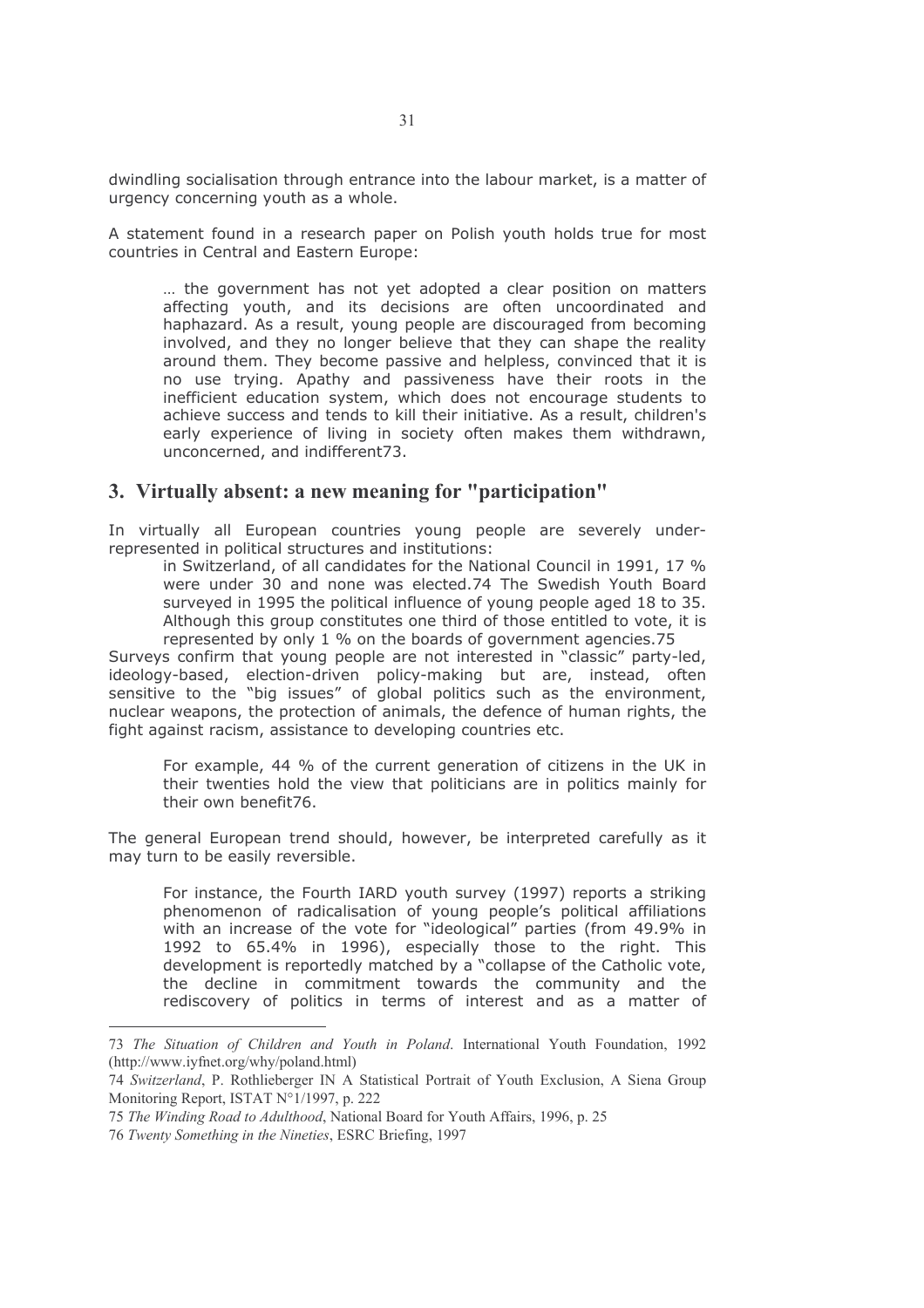discussion rather than a place of experience and action"77.

The expression of this interest is more often participation in demonstrations and campaigns, and also membership in movements.

The World Values Surveys 1990-92 carried out in most European countries reveal that politics is of importance to only 6 % of young people (17 to 30) while 11 % of the general population hold that view. However, half of young Europeans are members of voluntary associations; in Denmark the number is as high as 85 %. Sports and leisure activities take the lead  $(26%)$ , followed by trade unions  $(19%)$ , religious groups (13%), educational groups (12%) and youth organisations (8%). Furthermore, 90% of those surveyed are in favour of environmental protection and the defence of human rights.78

French sociologist Alain Touraine devotes his latest book to the analysis of the rapid disintegration of societies constructed along the lines of a collective political project, where social norms are embodied in institutions and transmitted through a structured process of socialisation. The State as a principal agent of progress and justice is attacked from the one side by the economic globalisation reducing traditional social and cultural links to commercial interactions, and from the other, by the fragmentation of cultural identities and the raise of new forms of communitarian integrism. Society, which was once the framework of the participation of the individual in the creation of the material and cultural conditions of existence, has ceased to be a producer of norms. This stage of evolution is characterised by two phenomena: desocialisation, i.e. the disappearance of social roles, norms and values and *depolitisation* - the inability of political order to determine the social order. Economic relations are no longer built upon social relations; education can no longer pass the norms of behaviour (discipline, work ethics, correspondence between merit and reward) required by the world of production79.

In the light of the above theoretical framework, the widely discussed withdrawal of young people from political engagement and participation finds, at least partly, a sociological rationale. Disenchanted and lacking confidence in the weakening political institutions80, poorly represented in "power positions" young people prefer to invest their efforts in securing a place in the world of production and consumption (by means of education and employment but also through involvement in crime).

Political decisions have become difficult to justify in the eyes of the younger generation of European citizens in terms of social utility or national interest. This applies not only to "ordinary" politics but also to matters such as

<sup>77</sup> Fourth IARD Report on Young People in Italy. Synopsis of the Main Results, Istituto di Ricerca S.c.r.l. Via Soncino, 1997

<sup>78</sup> Results quoted in Second Report on Youth in Austria. Federal Ministry for Youth and Family, Vienna 1995, p. 20

<sup>79</sup> Pourrons-nous vivre ensemble? Alain Turaine, Favard 1997

<sup>80</sup> Only 39 % of young Swedes consider that they can influence Sweden's future (The Nineties Report - currently running project. Description at http://www.bikupan.se/ung/report90.html).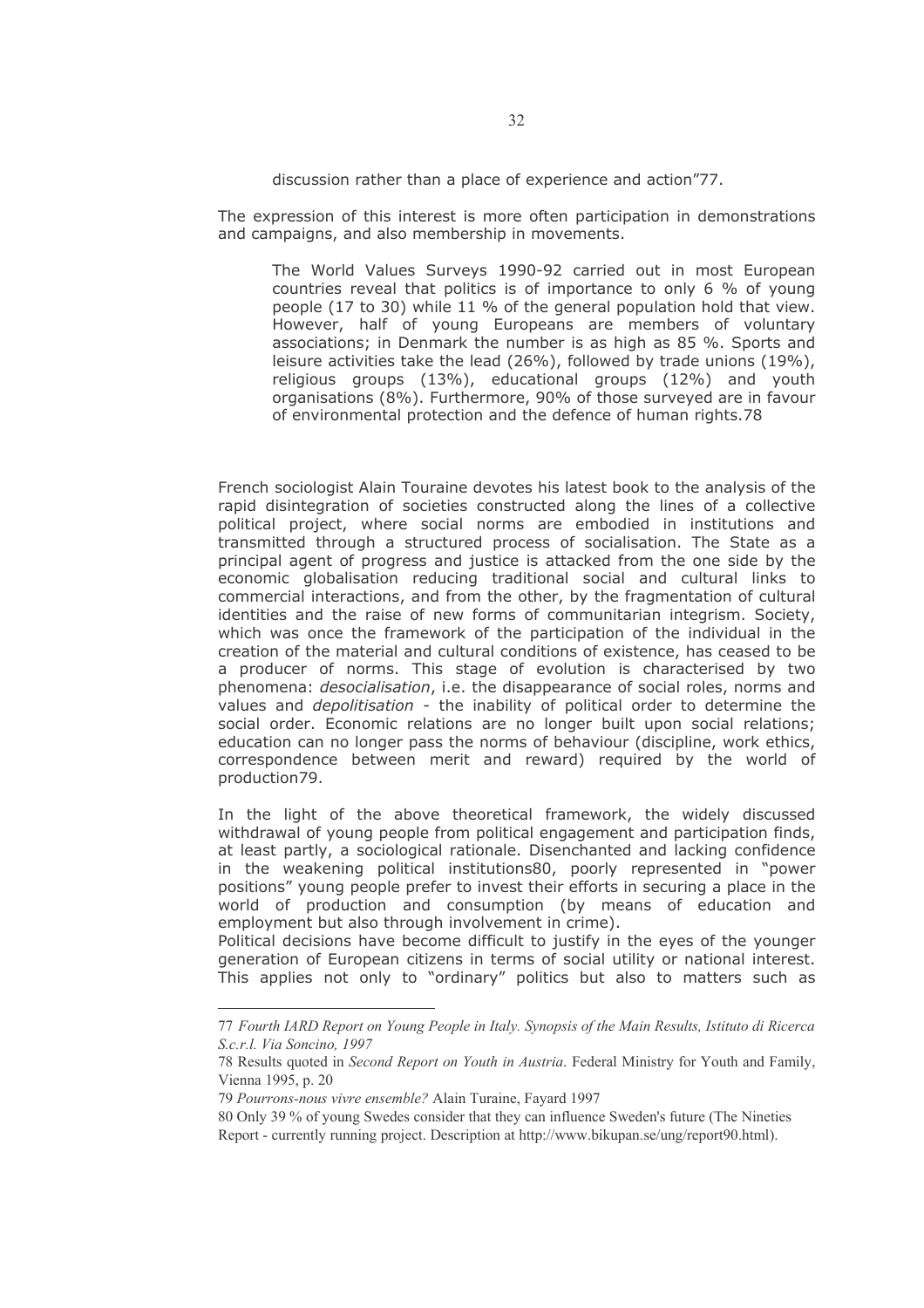warfare. In Spain, France, Italy, Ireland, Luxembourg and the Netherlands over 70 % of young people oppose compulsory military service (In 1994 the Turkish ministry of defence estimated that there were 250,000 evaders of conscription and deserters. Pacifists speak about 400.000, although the country lacks the legal framework for conscientious objection). Socialised in humanistic, environmental and pacifist values, young people are confronted with a reality where states produce and sell weapons, tolerate appalling rates of environmental pollution, and deal commercially with countries and organisations disrespectful of human rights.

Researchers and practitioners are only starting to raise questions about the possibility of considering new forms of social and political participation attracting the young - Internet fora, consumer campaigns - as an alternative to classic forms of participation. Young people are withdrawing in evergreater numbers in cyberspace where they feel members of fluid and multiple "communities". The very sense of belonging to a community deviates from its spatial origins to encompass forms of solidarity and participation based on a choice, rather than on background or location.

Some critics evoke the dangers of direct democracy and demand educational systems that are more efficient in upbringing multifaceted, reactive, analytical and adaptive individuals capable of resisting the de-culturing pressures of the market and de-individualising "security" of cultural fundamentalism. Others note that private investment in consumer publicity outplays public investment in education and that markets are more reactive to individual choices than representative institutions and bureaucracies.

But central questions concerning the above phenomena are still to be addressed: Can markets become an arena for the formulation and enforcement of social choices? Could consumer activism take over where democratic processes seem inadequate? What are the limits of "fine tuning" of consumer choices with respect to complex social issues such as solidarity, individual and collective rights? Can "consumer democracy" be made subject to collective "checks and balances"? How and to what extent should young people be educated to behave intelligently as consumers, considering economic, social and environmental impact of their choices?

If the only actor that can bridge the worlds of economic and cultural production is no longer society but the Agent, understood as individual capable of understanding the world, emancipated but not alienated from it, defining him/herself through his/her personal history and not as a part of a collective project, is it not the role of youth research and youth policy to identify and develop those structures and mechanisms that could ensure the upcoming of the Agent?

#### IV. **SUMMARY**

Life trajectories are becoming non-linear, i.e. at almost any moment in life one can "start from scratch" his/her family life, professional career, in other words, take decisions that are "normally" taken while one is "young". Furthermore, the typical occupations of "adults" and "youth" are increasingly often switched over: school and university students work in ever growing numbers (the Scandinavian countries show the strongest trend in Europe in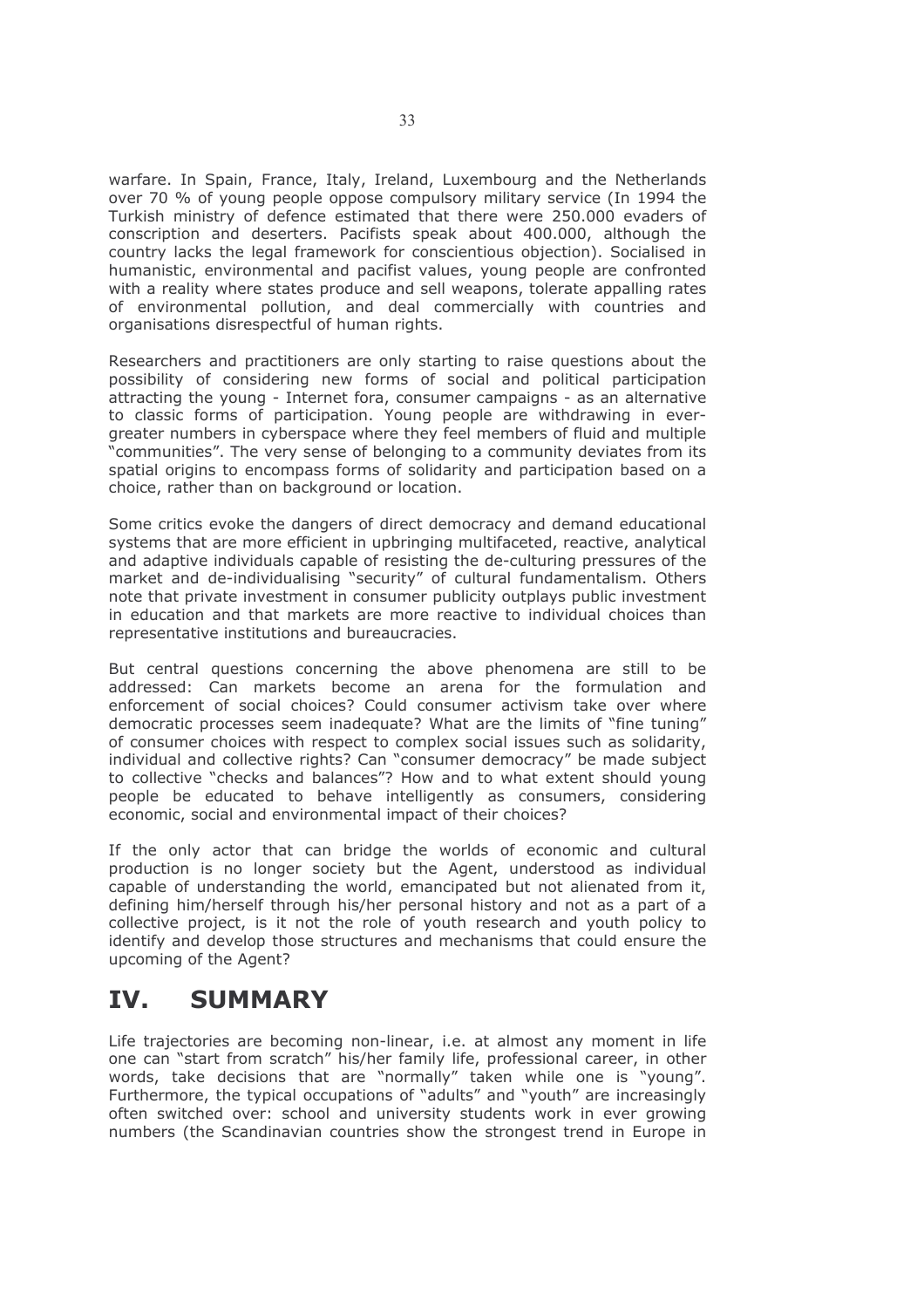this respect) while adults go back in education for further professional training or post-compulsoty courses. As more and more adults return to school and university, these places cease to be age-bound, and the worlds of school and work become less separate and sequential. The era when youth looked forward to work and adults reminisced fondly about their school days is over. Now young people look back to their working days and adults ahead to schooling. The new maturity is reflected in lower ages of first sexual experience of teenagers, but also in the extraordinary return to juvenile labour which has occurred over the past twenty years, especially in the United States but also in other developed nations. In some cases, teenagers are working more hours than they attend school. Researchers remark that traditional adult and youth lifestyles are becoming increasingly similar under the influence of a series of cultural developments.

The passage to adulthood has become in many ways more uniform and compressed. The life courses of different classes of youth, as well as the two sexes, have become much more alike, with the time between leaving school and entering into the responsibilities of family and home drastically reduced between 1945 and 1970. Rather than being a 'moratorium,' a condition of becoming, today's youth is much more a state of being: being a worker, being a consumer, being a spouse, even being a parent. It is true that since 1970 there has been a strong tendency to delay marriage and parenthood, but this does not mean delaying the experiences and relationships that earlier generations associated with heterosexual maturity. The dramatic rise in cohabitation and single parenthood is further evidence that the life course has flattened out and that the boundaries between youth and adulthood, which once loomed so massively, are no longer what they once were.81

Young people find it increasingly difficult to "settle" in jobs and families for the well-known reasons of lack of financial resources and the shrunken labour market, but also for reasons of cultural change, and delay significantly transitory choices that are supposed to be made while one is (biologically) "young" and within a limited period of time. This makes it less evident to clearly identify youth as a transition stage, i.e. a life phase with unique and important characteristics.

It seems that society is failing to recognise youth as a crucial stage in life where important decisions and choices are made determining the unfolding of the rest of individual's life. As if any mistake made in the youth phase can be "corrected" (a family can be "reconstructed"; new qualifications obtained through the proliferating adult education courses).

This blurring of boundaries between youth and adulthood, between preparation for "active life" and "active life" itself, does have positive effects on individual liberty and identity. However, the "juvenisation" of adult society, most obvious in cultural expressions, as noted by a number of observers, tends to produce more important effects. The most striking of them is the growing indifference to the central importance of the youth phase for the

<sup>81</sup> Vanishing youth: The uncertain place of the young in a global age, John R. Gillis IN YOUNG, vol. 1, N°1 1993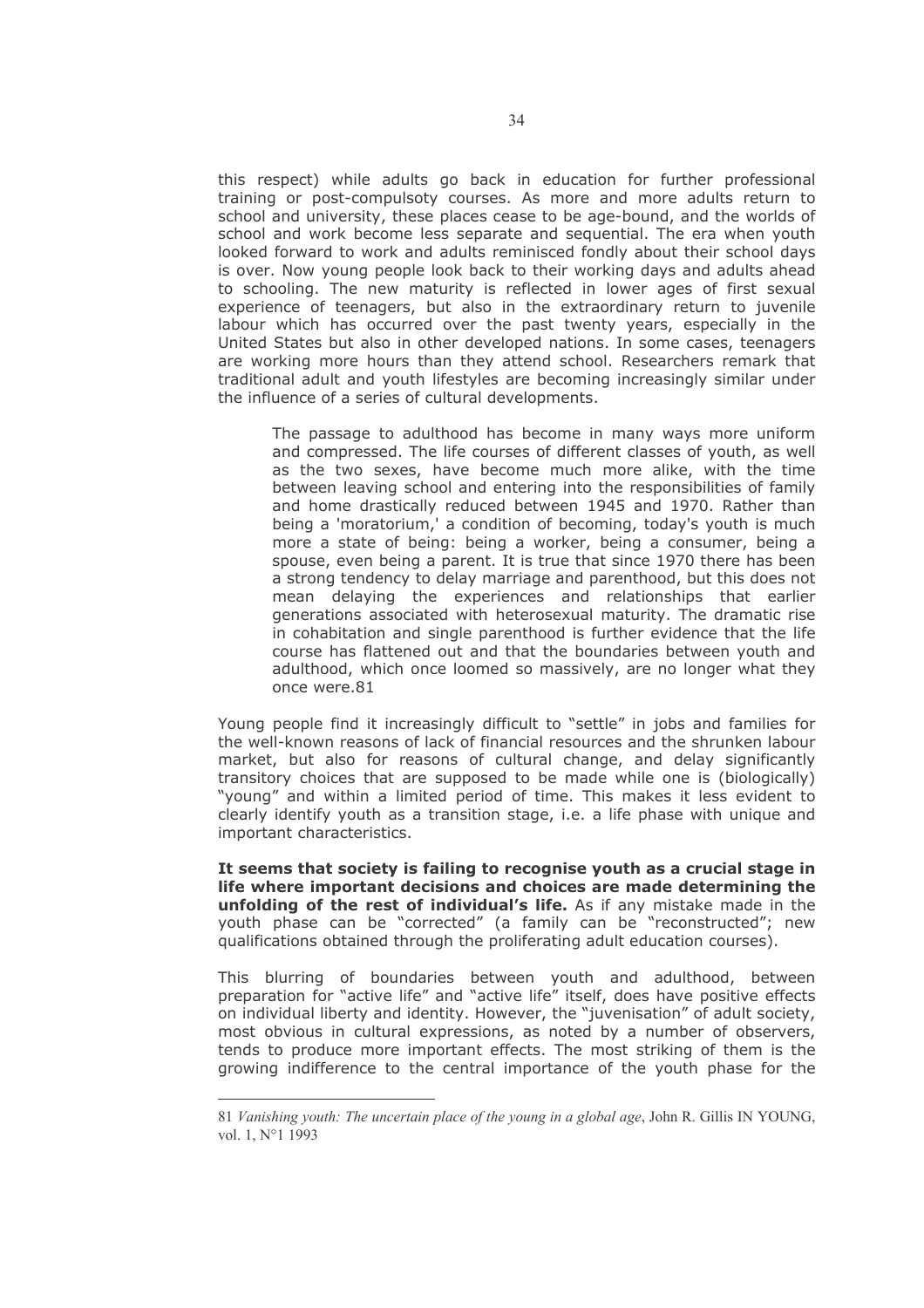shaping of personality but also for the forging of biographic elements which determine the entire social trajectory and status of the individual.

Furthermore, the growing domination of market forces over the forces of social order in the structuring of social interaction, engender distortions in the relationships between generations. The young are at the centre of market interest as consumers (products and messages are directed mainly to the young despite their declining share in the population) and producers (in the front-edge sectors), while social and political institutions maintain the primacy of experience (i.e. age) in the distribution of positions. The expansion of liberal economy endangers the social order based on generational division of power whose resistance takes the form of blindness to specific youth problems. The tension between society and economy is therefore at the root of the relative public disinterest in youth issues as subject of policies and target for public investment.

The above argument draws on age as a principle of social division and conflict of interest. Its central thesis is that policies shape transitions, instead of being shaped by them. Educational, employment and welfare regulations can in fact delay or accelerate the process of "growing up", i.e. the acquisition of an adult status through financial independence and autonomy.

Youth is a stage of life carrying an enormous developmental and integrational task. The vast majority of young people accomplish successfully their passage into adulthood, making meaningful choices and maintaining a sense of purpose and personal integrity despite difficulties related to declining labour opportunities, and the general uncertainty about their future. For an important minority, however, the "risk" society, whose manifestations were broadly described in this paper, appears to be the negative counterpart of the information society.

On the other hand, young people exist actively as citizens (producers, consumers, learners and political actors) and can therefore claim welfare entitlements and rights reserved till now to older generations. When these rights are refused, young people's relations to adult institutions become increasingly problematic. In Bernhard Rathmayar's wording "Young persons are no longer willing to go along with limited possibilities of participation and self-determination...Redefining the relationship between young and grown-ups seems to have reached a half-way mark: the young no longer let themselves be determined by the authority of adults, grown-ups are not yet ready to offer partnership and solidarity"82.

The mainstream society worries about the projections of these developments on the future identities of today's young people, notably related to the evolution of the role of work and consumption in the construction of social identity, and fears unpredictable radical turns in choices that could endanger social continuity.

The progressive disappearance of "social order" and the support frameworks

<sup>82</sup> Grown Up Children. Bernhard Rathmayr IN Second Report on Youth in Austria, Federal Ministry for Youth and Family, Vienna 1995, p. 32